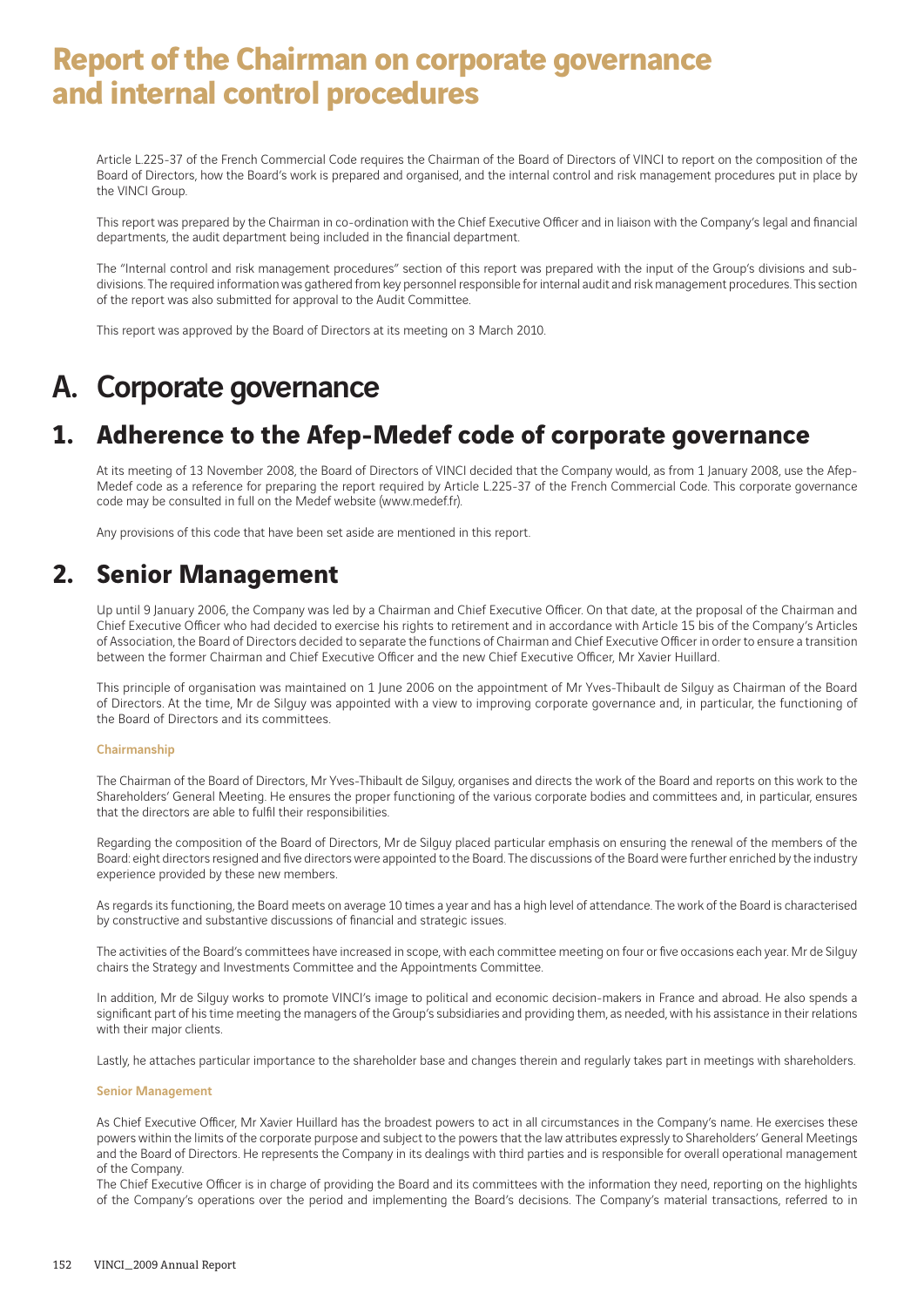paragraph 3.3 below, are subject to prior approval by the Board. Furthermore, the Chief Executive Officer regularly presents the Company's performance and prospects to the financial community, in particular through roadshows.

Mr Huillard chairs the Executive Committee and the Management and Co-ordination Committee. The Executive Committee had 10 members at 31 December 2009 and has 13 members as of the date of this report. It met 40 times in 2009, with an average of three to four meetings per month. The Management and Co-ordination Committee is composed of the members of the Executive Committee and the Group's main operational and functional executives. Its purpose is to ensure broad consultation on VINCI's strategy and development and on policies that affect multiple Group entities. This committee has 28 members and met four times in 2009.

Mr Huillard also chairs the Risk Committee mentioned in paragraph 4.3, part B.

### Changes in the corporate governance structure

With regard to the expiry of the terms of office of Messrs Yves-Thibault de Silguy and Xavier Huillard in 2010, the Board members met, in some cases in the absence of the executive company officers, to discuss a new form of corporate governance for VINCI. In consultation with the concerned persons, the Board of Directors took a decision on this matter on 19 November 2009 and the Company immediately informed the public of the Board's decision. Considering that the objectives that it had set had been achieved and in light of the need to adopt a new Group governance structure which is better suited to the more challenging economic environment, the Board decided unanimously, in line with its chairman's proposal, to combine the functions of Chairman and Chief Executive Officer and to appoint a Vice-Chairman and Senior Director. The new form of governance will be implemented following the next Shareholders' General Meeting on 6 May 2010.

Subject to the renewal of their respective terms of office by the Shareholders' Meeting in May 2010, the Board will appoint Mr Xavier Huillard as Chairman and CEO of VINCI and Mr Yves-Thibault de Silguy as Vice-Chairman and Senior Director.

Under the new form of governance, the Chairman and CEO will have full responsibility for managing and representing VINCI. The role and responsibilities of the Vice-Chairman and Senior Director will be as follows:

• providing the Board with his insight on the operations the Board will be called to vote, supplementing the activity of the Board Committees, and ensuring the proper functioning of governance bodies on behalf of the Board. In particular, the Vice-Chairman will have the authority to call a Board of Directors meeting and include any item on the agenda; and

• assisting the Chairman and CEO in the framework of corporate governance as concerns organisation of the work of the Board and its committees.

Finally, the Vice-Chairman and Senior Director will assist and advise the Senior Management in the context of specific missions entrusted to him, including missions requiring him to represent the Company. These support and advisory services will be governed by a services agreement which shall be presented for the approval of the General Shareholders' Meeting on 6 May 2010.

This change in VINCI's corporate governance will strengthen the Company's operating efficiency and ensure a single source of representation while assuring the conditions for the Board to exercise its full range of powers and authorities. To this end, the Board adopted a new set of internal rules which determine the structure and principles of the organisation that will come into effect as from 6 May 2010.

## **3. The Board of Directors**

### **3.1 Composition of the Board of Directors – Independence of members**

At the date of this document, the Board of Directors has 13 members, including one member representing employee shareholders.

In 2009, a new director, Mr Michael Pragnell was appointed, the co-optation of Mr Jean-Pierre Lamoure was ratified by the Shareholders' General Meeting and the terms of office of two directors, Messrs François David and Patrick Faure, were renewed. Mr Bernard Huvelin's term of office as director expired in 2009 and was not renewed at the wishes of Mr Huvelin.

At its meeting of 3 March 2010, the Board of Directors, on the proposal of the Appointments Committee, decided to propose the appointment of a new director, Qatari Diar Real Estate Investment Company, to the Shareholders' General Meeting of 6 May 2010, following its acquisition of an equity interest in VINCI in connection with the Group's acquisition of Cegelec. This appointment remains conditional upon the effective completion of the said transaction.

The terms of office as directors of Messrs Yves-Thibault de Silguy, Xavier Huillard, Dominique Ferrero and Henri Saint Olive expire in 2010 and the Board will propose re-appointing them at the Shareholders' General Meeting on 6 May 2010.

The term of office of directors is four years. The terms of office of the directors expire at different times, which means that approximately one-quarter of the Board is renewed every year.

The Company's Articles of Association provide than no-one may be appointed or re-appointed as a director after reaching the age of 75 and that no more than one-third of the directors in office at the close of the financial year for which the Shareholders' Meeting is asked to vote on the financial statements may be over 70.

At its meeting of 3 March 2010, the Board also made an assessment of the current directors' independence, in accordance with the criteria of the Afep-Medef code.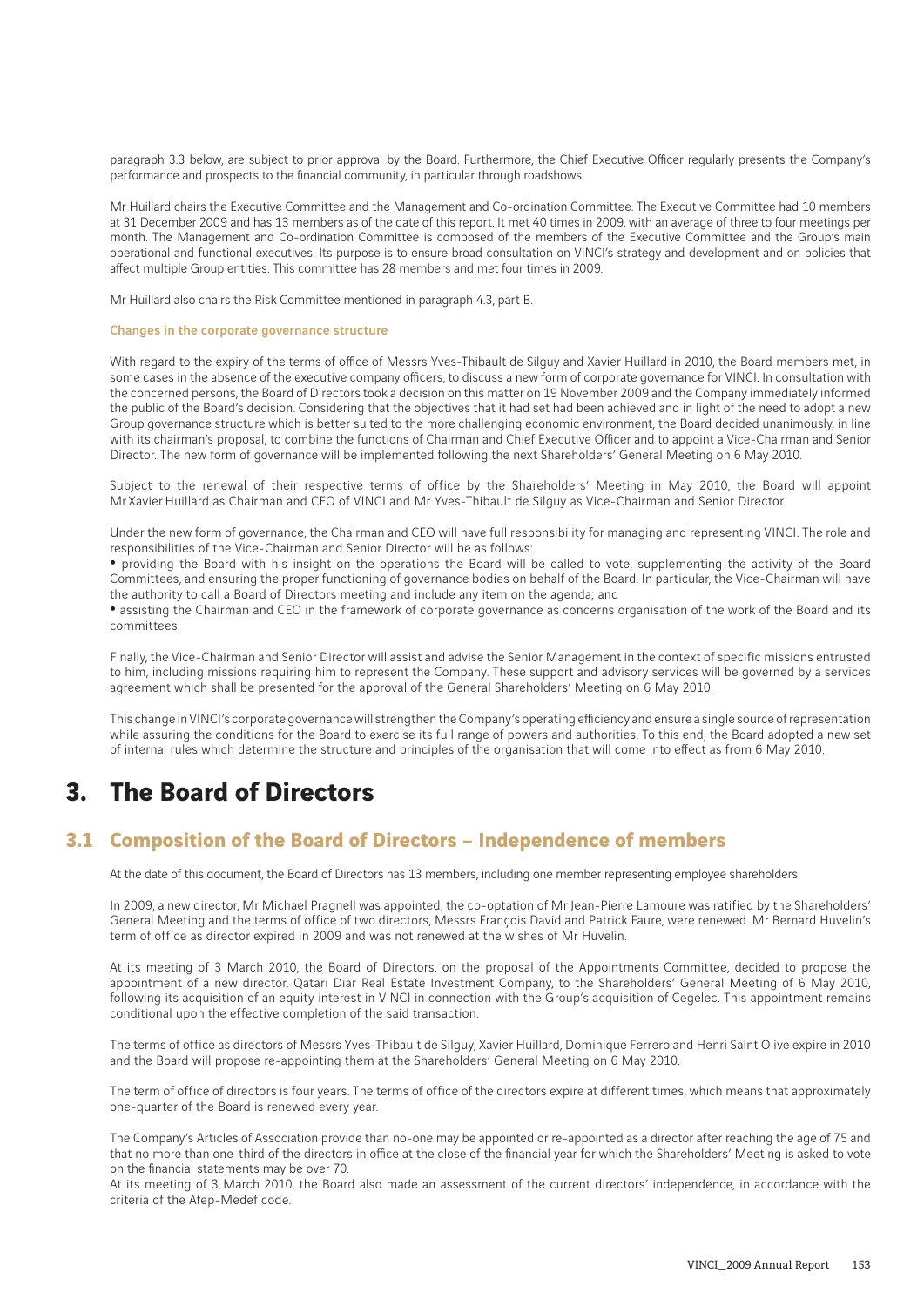The Board decided to exclude the Afep-Medef code criterion stipulating that directors should not serve for longer than 12 years insofar as it is of the opinion that directors having served on the Board for more than 12 years are able to perform their duties in an independent manner.

After receiving the Appointments Committee's report, the Board concluded that the following five directors cannot be considered to be independent:

• Yves-Thibault de Silguy, who is the Chairman of the Board of Directors and will continue to exercise various duties for the Company after the next General Meeting;

• Xavier Huillard, who is the principal executive of the Company and is a Company Officer;

• Dominique Ferrero, in light of the fact that he holds responsibilities within the Natixis group, a bank providing financial services to the Company and that the links existing between Natixis and the VINCI Group are material;

• Jean-Pierre Lamoure, who has been a Group employee and is currently Chairman of Soletanche Freyssinet, a wholly-owned subsidiary of VINCI;

• Denis Vernoux, who is an employee of a Group company (VINCI Construction Grands Projets). The Board noted that Mr Vernoux is an elected member of an employee representative body, which gives him protection enabling him to be considered as an independent director in the sense of the European Commission Recommendation of 5 February 2005.

The Board of Directors considered that the eight other members of the Board, listed below, do not have relations with the Company, its Group or its management that might compromise their independence of judgement and are therefore independent:

• Dominique Bazy, in light of the fact that, since October 2009, he no longer has management responsibilities with UBS Investment Bank, a financial institution that could be involved in transactions entered into by the Company or its subsidiaries. Mr Bazy currently serves as a managing partner of Barber Hauler Capital Advisers and the Board considered that the VINCI Group has no links with Barber Hauler Capital Advisers and that Mr Bazy could thus be considered to be an independent director. Furthermore, Mr Bazy has been a director since 1996, i.e. for over 12 years, but the Board considered that this circumstance was not an obstacle to Mr Bazy being considered as an independent director;

• Robert Castaigne, who was Chief Financial Officer of Total and a member of its Executive Committee until May 2008. The Board considered however that any links that may exist between the Total Group and the VINCI Group (contracts for works or provision of goods between the subsidiaries of the two groups) are not sufficiently material to unfavourably affect Mr Castaigne's independence of judgement;

• François David, who is Chairman of Coface, which provides credit insurance on contracts entered into by VINCI subsidiaries. The Board considered however that any links that may exist between the Coface Group and the VINCI Group are not sufficiently material to adversely affect Mr David's independence of judgement;

• Patrick Faure, who held management duties or director's appointments in automobile manufacturing companies (Renault) until 2006. Furthermore, Mr Faure has been a director since 1993, i.e. for over 12 years, but the Board considered that this circumstance was not an obstacle to Mr Faure being considered as an independent director;

• Jean-Bernard Lévy, who has management responsibilities (Chairman of the Management Board) in Vivendi. Until 2002, this company was a large shareholder in VINCI and commercial relations remain between VINCI and some Vivendi Group subsidiaries. The Board considered however that these links are not sufficiently material to adversely affect Mr Lévy's independence of judgement;

• Henri Saint Olive, who has management responsibilities (Chairman of the Board of Directors) of Banque Saint Olive, a bank that could be involved in transactions entered into by the Company, its subsidiaries or personally by its executives. The Board considered however that these transactions are not sufficiently material to adversely affect Mr Saint Olive's independence of judgement;

• Michael Pragnell, who held management responsibilities within Syngenta AG until 2007;

• Pascale Sourisse, who has management responsibilities in the Thales Group. The Board considered however that any links that may exist between the Thales Group and the VINCI Group are not sufficiently material to adversely affect Mrs Sourisse's independence of judgement.

Consequently, based on the Board's composition, the Board of Directors considered that eight of the 13 members, i.e. more than half, are independent.

The Board of Directors meeting on 3 March 2010, on the proposal of the Appointments Committee, decided to propose the appointment of a new director, Qatari Diar Real Estate Investment Company, to the General Shareholders' Meeting on 6 May 2010. The Appointments Committee examined the situation of this company which, following the conclusion of the transaction in progress, would own less than 6% of the share capital and voting rights of VINCI and noted that this equity interest could vary in a range of between 5% and 8%. It also reviewed the relations existing between this company and other VINCI Group companies and recommended to the Board of Directors that the company be considered as an independent director.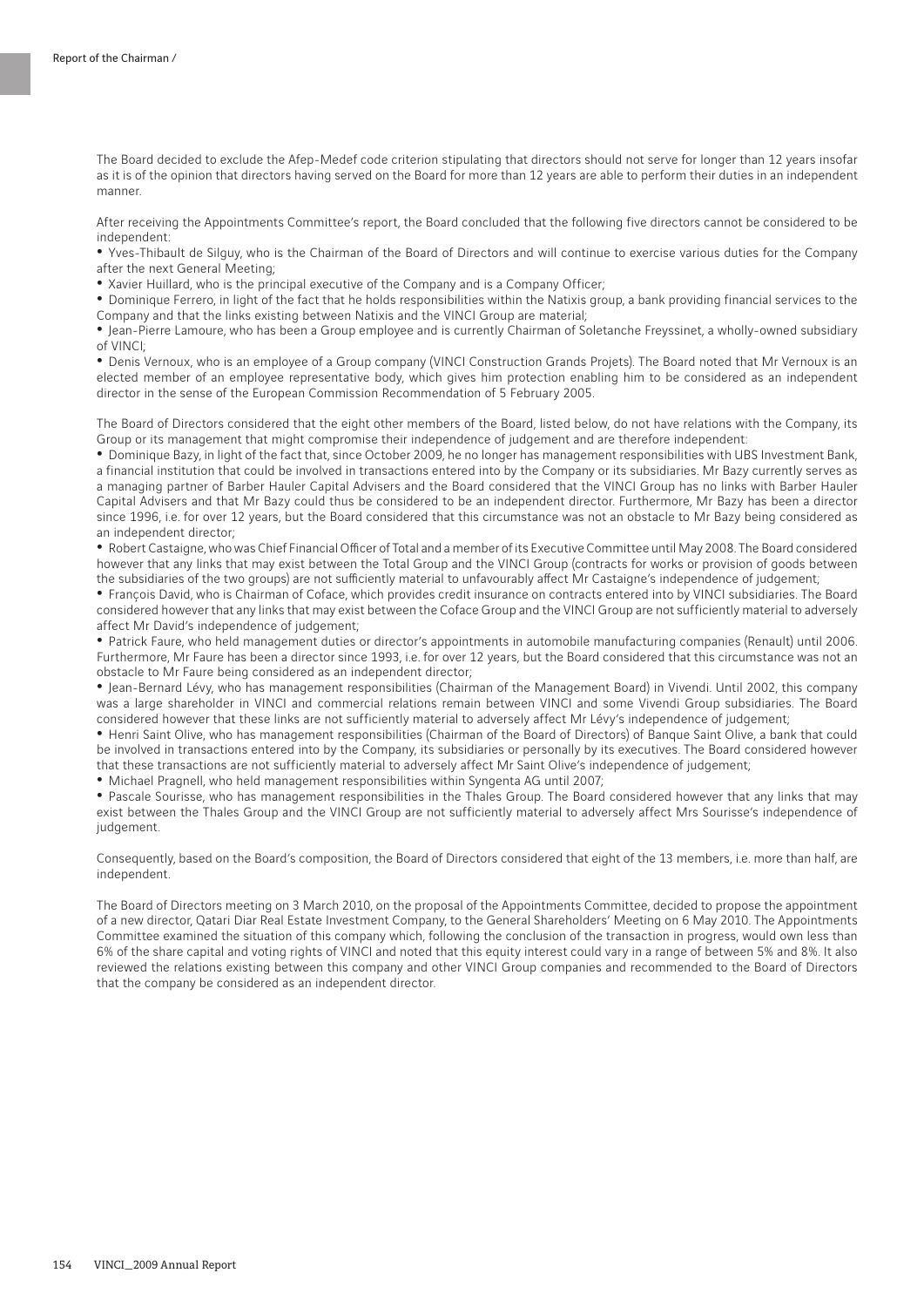## **3.2 Personal situation of Company Officers**

As of the date of registration of this document, to the Chairman's knowledge:

• there are no family links between any of VINCI's Officers;

• none of VINCI's Officers has been found guilty of fraud in the last five years;

• none has been involved as a company officer in a bankruptcy, sequestration of assets or liquidation during the last five years and none has been incriminated or officially publicly punished by a statutory or regulatory authority. None has been disqualified by a Court from serving as a member of a Board of Directors or corporate management or supervisory body of an issuer of securities nor from being involved in the management or conduct of the affairs of an issuer of securities in the last five years;

• no company officer of VINCI has declared a conflict of interest in respect of any decisions taken by the Board of Directors in 2009.

## **3.3 The Board of Directors internal rules**

In May 2003, the Board of Directors adopted a set of internal rules, which is periodically amended, with the last update completed in 2009, and which sets out the rules applicable to the functioning of the Board and its committees. The internal rules also include a code of ethics which sets out the behaviour expected of Board members. These rules may be consulted on the Company's website (www.vinci.com).

The Board has made several amendments to the internal rules which shall come into effect at the end of the next Shareholders' General Meeting once the new form of corporate governance has been implemented.

The internal rules of the Board of Directors require that the Board examines and gives prior approval to any significant transactions undertaken by the Company and in particular the determination of its strategic choices, material acquisitions and disposals of financial holdings and assets that are likely to alter the structure of the Company's balance sheet and, in any case, all acquisitions and disposals of shareholdings and assets of €200 million or more, as well as any transactions that fall outside the Company's announced strategy and any transaction that could be referred to it for its review by the Strategy and Investments Committee.

### **3.4 Conditions of preparation and organisation of the work of the Board**

### 3.4.1 Functioning and work of the Board of Directors in 2009

In 2009, the Board of Directors discussed all major matters relating to the Group's activities. The Committee met 11 times during the year and the average attendance rate at its meetings was 91%. The Executive Vice-President and Chief Financial Officer assists the work of the Board. The General Counsel acts as the Board Secretary.

In respect of the financial statements and day-to-day management of the Company, the Board:

• closed the annual consolidated and parent company accounts at 31 December 2008 together with the half-yearly consolidated and parent company accounts at 30 June 2009;

• prepared and convened the Combined General Shareholders' Meeting of 14 May 2009, and defined the terms of its various reports to the meeting, the agenda and the resolutions submitted for the approval of the shareholders;

• amended a draft resolution relating to the delegation of powers to be granted to the Board of Directors in respect of share subscription options; • decided to submit to the Combined General Shareholders' Meeting of 14 May 2009 an option for payment of the final dividend in respect of 2008 in new shares and decided payment of an interim dividend in respect of 2009;

- 
- was informed of the work of the Board committees;
- examined the Group's financial situation and indebtedness;
- examined the budgets and budget updates;
- examined the Group's quarterly revenue statements; • approved the share buy-back policy and allocation of treasury shares;

• was informed of the share capital evolution and employee shareholding through unit trusts in the Castor France, Castor International, ASF and Entrepose Contracting company savings funds;

• authorised the issue of guarantees, renewed delegations of powers in respect of suretyships, guarantees and endorsements, and reconstituted the global envelope available to the Chief Executive Officer for issue of suretyships, guarantees and endorsements.

As regards corporate governance and remuneration, it:

• assessed the independence of the Board members in respect of the Afep-Medef code criteria;

• acquainted itself with the review of the performance criteria performed by the Remuneration Committee for the supplementary pension of the Chairman of the Board of Directors;

• set the remuneration of the Chairman of the Board of Directors and the Director and Chief Executive Officer;

• proposed the appointment of a new director and the renewal of the terms of office of two directors;

• modified the composition of the Board Committees;

• proposed a change to the form of corporate governance to be implemented after the Shareholders' General Meeting of 6 May 2010 and amended the internal rules accordingly.

As regards employee savings plans and incentive schemes, the Board:

• decided to implement three operations for France and one international operation in connection with the Castor company savings fund and set the subscription price of the shares to be issued for each of these operations over the periods 4 May to 31 August 2009, 1 September to 31 December 2009 and 4 January to 30 April 2010;

• adopted a new scale of employer contributions to the Group Savings Scheme for 2010;

• examined the proposal for the introduction of a new savings vehicle "Castor Rebond 2010/2014";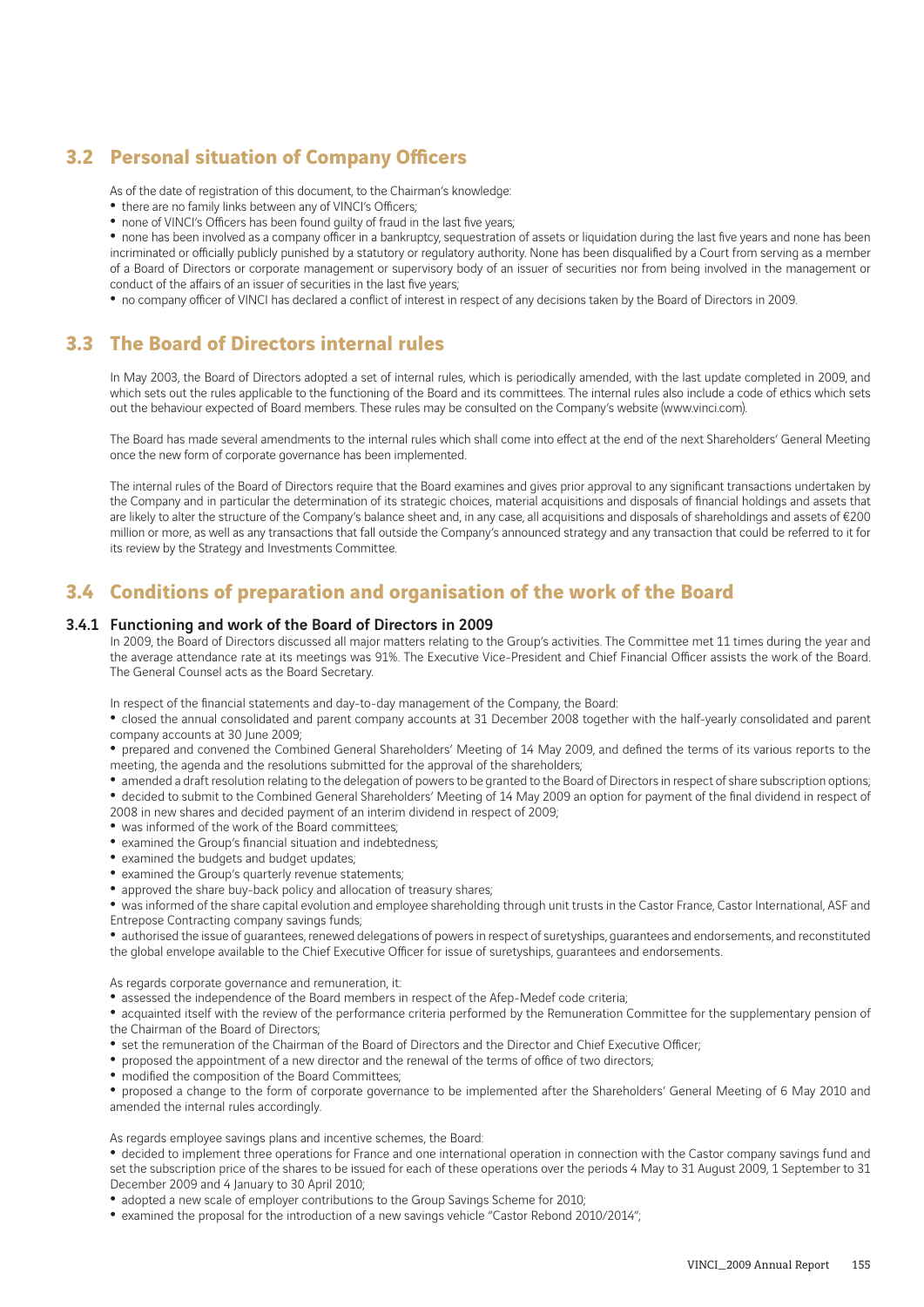- decided on the implementation of a mixed share subscription and performance share plan;
- effected the final allocation of performance shares (2008 VINCI plan).

In addition, the Board:

- examined and approved plans for the acquisition of Cegelec and the acquisition of quarries belonging to the Tarmac company;
- examined and approved two proposed tenders for public-private partnerships.

One of the Board of Directors meetings was held in Berlin. During this meeting, the activities of VINCI in Germany were presented to the directors. A visit to the Eurovia worksite for the Berlin-Brandenburg International (BBI) airport was also organised on this occasion.

Lastly, the business activities of Soletanche Freyssinet and Consortium Stade de France were also presented to the directors.

### 3.4.2 The Board committees

The terms of reference and the manner of functioning of the committees are governed by the internal rules of the Board of Directors which were amended by the Board in 2009 to ensure compliance with the provisions of Article L.823-19 of the French Commercial Code created by Order no. 2008-1278 of 8 December 2008. Each committee has a role to play in analysing and preparing certain of the Board's discussions falling within its field of competence and in studying topics and/or projects that the Board or its Chairman may submit to it for review.

It has consultative powers and acts under the authority of the Board of which it is a committee and to which it is accountable. Minutes of each committee's meetings are drawn up and distributed to the members of the Board of Directors.

#### The Audit Committee

### Terms of reference

The Audit Committee helps the Board monitor the accuracy and fair presentation of VINCI's consolidated and parent company financial statements and the quality of the information given.

#### In particular, its duties are to monitor:

• the process of compiling financial information: examine the Group's annual and half-yearly consolidated and parent company financial statements before they are presented to the Board, to satisfy themselves that the accounting policies and methods are appropriate and consistently applied and to prevent any non-compliance with these rules and monitor the quality of the information given to the shareholders; • the effectiveness of the Group's internal control and risk management systems: (a) as concerns internal control, to assess the Group's internal control systems with the managers of the internal audit function and to examine with them the internal audit work programme and actions, their conclusions and recommendations arising thereon and the actions taken as a result; (b) as concerns risks, to review regularly the Group's main exposures to financial risk and in particular off-balance sheet commitments;

• legal control of the parent company and consolidated financial statements by the Statutory Auditors and the independence of the Statutory Auditors: to examine with the Statutory Auditors their work programmes, conclusions and recommendations, as well as actions taken as a result; verify compliance with the obligation of independence of the Statutory Auditors, assess proposals on the appointment of the Company's Statutory Auditors, on the renewal of their terms of office as well as their remuneration, and issue recommendations on this point; and

• the Group's policy in respect of insurance.

### Composition

The Audit Committee comprises at least three directors designated by the Board. The Chief Financial Officer and the Statutory Auditors attend Audit Committee meetings. Until 14 May 2009, its members were Henri Saint Olive (chairman), Robert Castaigne and Pascale Sourisse. Since 14 May 2009, the committee has been chaired by Henri Saint Olive and its members are Robert Castaigne, Michael Pragnell and Pascale Sourisse. All four are considered independent directors. By virtue of their professional experience and qualifications, the members of the Audit Committee have the necessary competency to serve on the committee. Their experience and qualifications are described in the curriculum vitae set forth in the management report on pages 111-113.

#### Activities in 2009

The Audit Committee met four times in 2009, with a participation rate of 79%.

In particular, in addition to the accounts prepared during the period, it examined:

• as concerns internal control and audit: the organisation of internal control within Entrepose Contracting and Escota, the report of the chairman on internal control procedures, the results of the IT security audit for subsidiaries based outside continental France, an update on the risk mapping of VINCI, the risk management system, the auditors' audit engagement;

• as concerns financial and accounting matters: the various budget updates, the Company's cash position and financial debt position, the financing and management policy up until end-December 2009 and the Group's financial policy;

• follow-up for risk management (with, in particular, updates on disputes in progress and the Group's insurance policy and programme).

In the exercise of its duties, the Audit Committee, inter alia, interviewed the Chief Financial Officer, the Head of Budget, Consolidation and Accounting, the Chief Audit Officer, the Head of Treasury and Financing, the Insurance Manager, the General Counsel, the Statutory Auditors and the financial officers of several business lines to which particular attention was paid in connection with the assessment of internal control procedures. Secretarial duties for the committee are the responsibility of the Head of Budget, Consolidation and Accounting.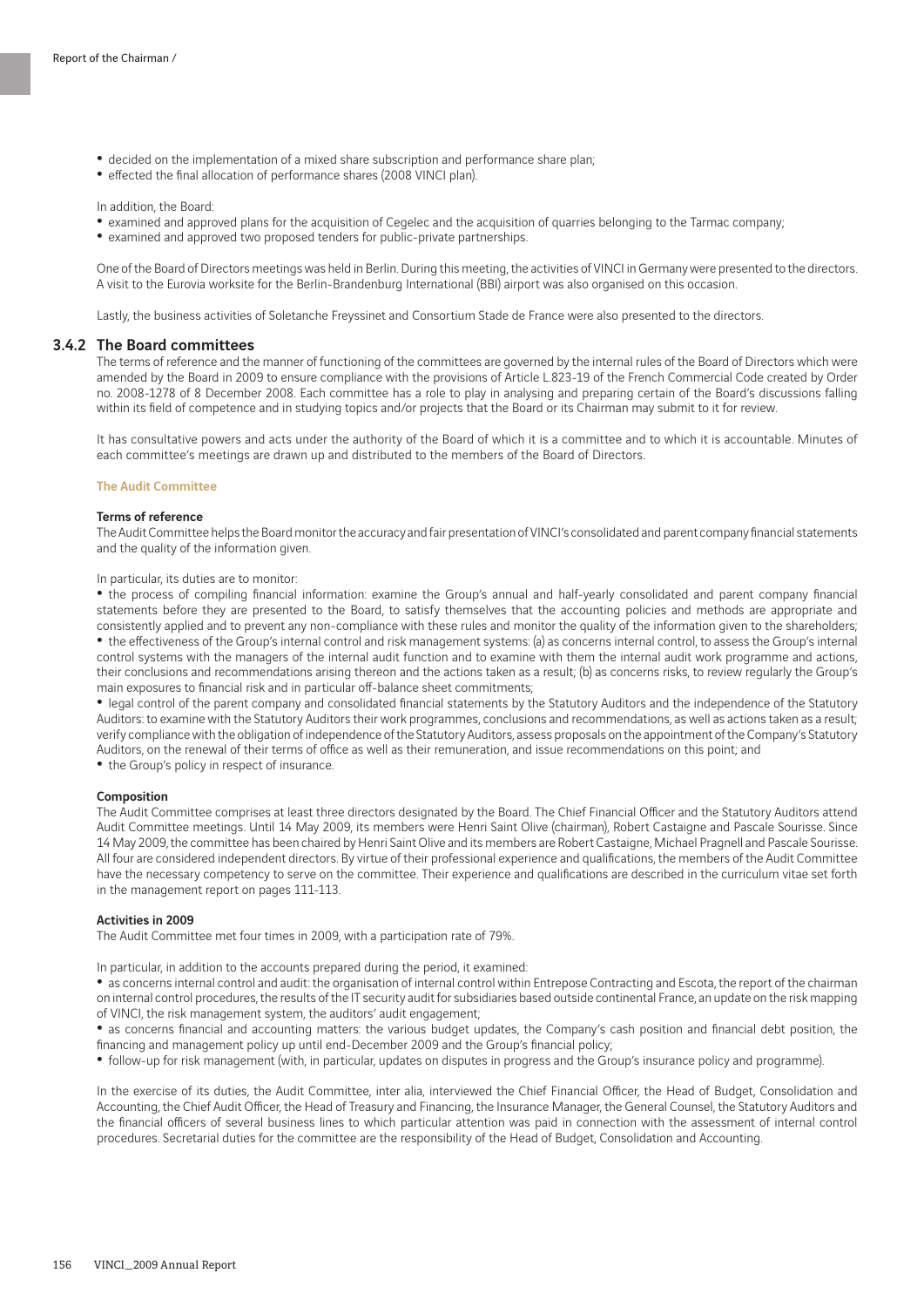#### The Strategy and Investments Committee

#### Terms of reference

This committee helps the Board develop the Group's strategy. It examines proposed contracts, investments and divestments that could have a material impact on the Company's scope, activities, results or stock market performance before they are presented to the Board.

In particular its duties are to:

• prepare the Board's discussions on the Group's strategy;

• formulate an opinion, for the benefit of the Senior Management, on proposed acquisitions or disposals of shareholdings of a value exceeding €50 million that do not come under the Board's direct terms of reference.

The committee is also informed by the Senior Management of the state of progress of long-term projects that entail, with regard to the VINCI Group's share, a total investment, in equity or debt, of more than €100 million.

#### Composition

The Strategy and Investments Committee comprises at least three directors designated by the Board. Until 14 May 2009, its members were Yves-Thibault Silguy (chairman), Pascale Sourisse, François David, Patrick Faure, Bernard Huvelin and Denis Vernoux. On 14 May 2009, Bernard Huvelin stood down from the committee and Jean-Pierre Lamoure joined the committee. Dominique Ferrero has been a member of the committee since 7 July 2009. The Chief Executive Officer, the Chief Financial Officer and the Vice-President, Business Development of VINCI attend the meetings of the Strategy and Investments Committee. Secretarial duties for the committee are the responsibility of the Board Secretary.

#### Activities in 2009

The Strategy and Investments Committee met seven times in 2009, with an average participation rate of 81%.

### During the year it considered in particular:

• various acquisition projects: Ennstone (a UK producer of aggregates), Cintra Aparcamientos (the car park management subsidiary of Grupo Ferrovial), Cegelec (French electrical engineering group), Tarmac (UK quarry company) and Middlesex Florida (a division of TMC specialised in quarries and aggregates);

• various multi-year concession contracts and public-private partnerships involving, for the portions of the contracts awarded to VINCI, an aggregate investment (equity and debt) in excess of €100 million (e.g. the A5 A-Modell and A8-II A-Modell motorways in Germany, the R1 expressway in Slovakia, a road maintenance project in Birmingham in the UK, the Notre Dame des Landes airport in France, the Moscow– St Petersburg motorway in Russia, the A3 Comarnic–Brasov motorway in Romania and the CDG Express, TGV Sud Europe Atlantique and Bretagne–Pays de la Loire rail schemes in France).

### The Remuneration Committee

### Terms of reference

The Remuneration Committee proposes the terms and conditions of remuneration of the Company Officers to the Board. Its duties are to:

• make recommendations to the Board concerning the remuneration, pension and welfare benefit plans, benefits in kind and miscellaneous pecuniary rights, including any performance shares or share subscription or share purchase options granted to the Chairman, the Chief Executive Officer, the Senior Executive Vice-Presidents and, if applicable, any salaried employees who are members of the Board;

• propose to the Board the determination of an overall package of performance shares and/or share subscription or purchase options relating to the Company's shares and the general and specific conditions applicable to these allocations;

- express an opinion on the Senior Management's proposals regarding the number of beneficiaries;
- propose to the Board an aggregate amount of directors' fees and the manner of their allocation.

#### Composition

The Remuneration Committee comprises at least three directors designated by the Board. Its Chairman is Jean-Bernard Lévy and its members are Dominique Bazy and Robert Castaigne. All committee members are independent directors.

The Chief Executive Officer attends meetings of the committee when it is examining the proposals of the Senior Management relating to the Group savings fund and long-term incentive systems. Secretarial duties for the committee are the responsibility of the Board Secretary.

#### Activities in 2009

The Remuneration Committee met four times in 2009, with a participation rate of 100%.

The committee examined and made proposals to the Board regarding:

• the variable component of the Chairman's and Chief Executive Officer's remuneration for the 2008 financial year and, more generally, the remuneration of Executive Company Officers;

- determination of performance-related conditions applying to the supplementary pension of Mr de Silguy;
- the amount of directors' fees;
- the Group employee savings scheme;
- the final allocation of performance shares (2008 plan);
- incentive schemes, including the performance share and share subscription option plan;

• the situations of Mr de Silguy and Mr Huillard for the period 1 January 2010 up until the Shareholders' General Meeting on 6 May 2010. The committee also deliberated on the situations of Mr de Silguy and Mr Huillard for the period after 6 May 2010, subject to the renewal of their terms of office.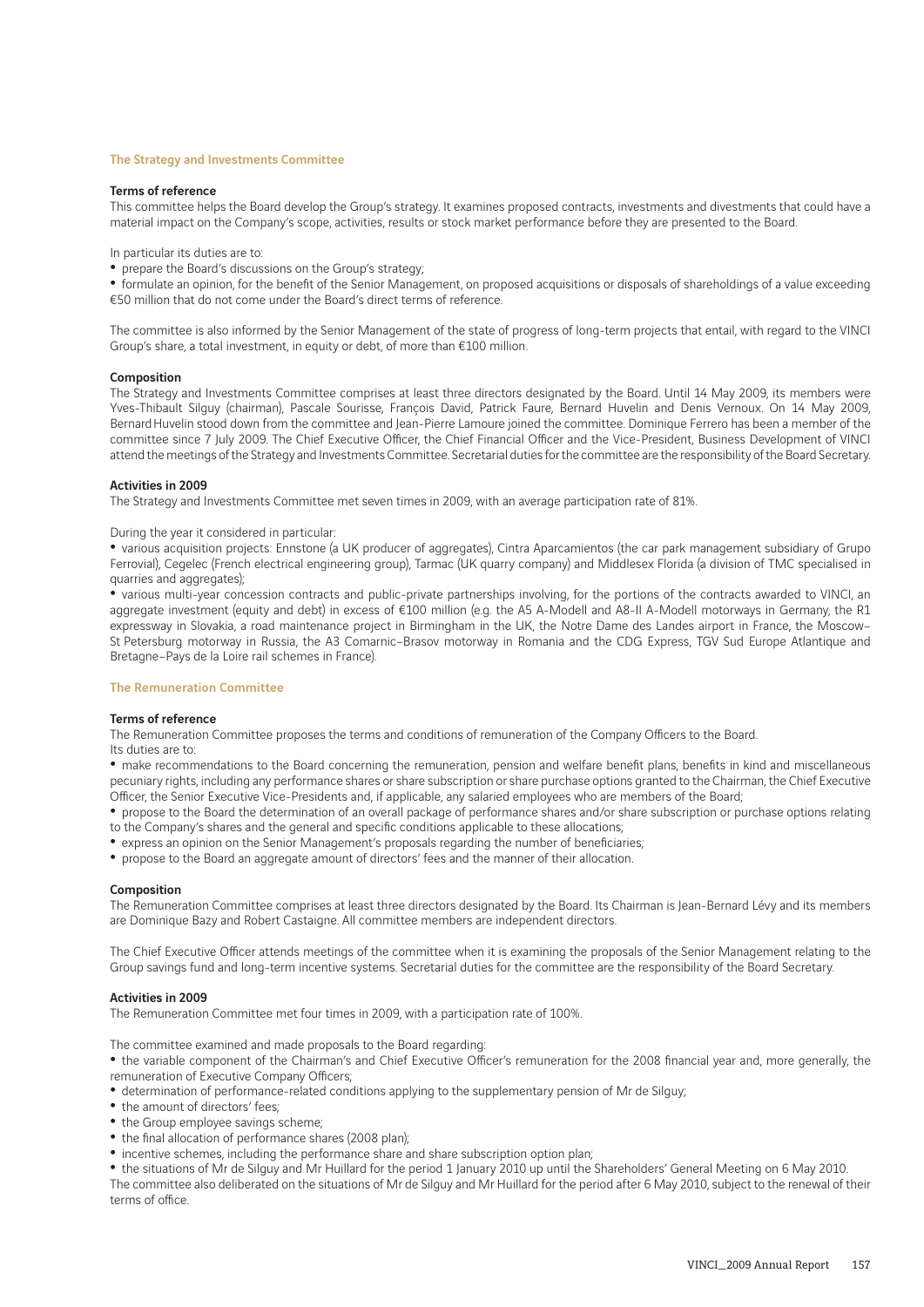#### The Appointments Committee

This committee will be renamed "Appointments and Corporate Governance Committee" as from 6 May 2010.

### Terms of reference

The committee:

• prepares the Board's discussions on the assessment of the Company's Senior Management;

• examines, on a consultative basis, the Senior Management's proposals relating to the appointment and dismissal of the Group's principal executives;

- is informed of the policy drawn up by the Senior Management on the management of the Group's senior executives;
- makes proposals on the selection of directors;
- examines all candidacies for appointments to the Board and expresses an opinion or recommendation to the Board on those candidacies;
- prepares, in a timely manner, recommendations and opinions on the appointment or succession to the posts of Executive Company Officers.

#### Composition

The Appointments Committee comprises at least three directors designated by the Board. Until 7 July 2009, its members were Yves-Thibault Silguy (chairman), Dominique Bazy and Henri Saint Olive. Dominique Ferrero became a member of the committee on 7 July 2009. This composition does not comply with the recommendations of the Afep-Medef code insofar as an executive company officer is a member of the committee. The Board considered however that this composition was not likely to adversely affect the judgement of members of the Appointments Committee in carrying out their functions.

The Chief Executive Officer attends the committee's meetings when it examines the Senior Management's proposals relating to the appointment and dismissal of the Group's senior executives and when it is informed of the policy drawn up by the Senior Management on the management of the Group's senior executives. Secretarial duties for the committee are the responsibility of the Board Secretary.

#### Activities in 2009

The committee met four times in 2009 with an average attendance rate of 94%.

The committee:

• carried out the assessment of the Board of Directors and the independence of its members and noted the absence of any conflicts of interest during the 2009 financial year;

- discussed and proposed the re-appointment of directors whose terms of office expired at the 2009 Shareholders' General Meeting;
- examined the candidacies for the position of director and proposed the appointment of Mr Michael Pragnell;
- reviewed the composition of the Board committees;
- examined the candidacy of Mr Franck Mougin for the position of Vice-President, Human Resources and Sustainable Development;
- examined the succession plan for executive company officers and senior executives.

### **3.5 Assessment of the composition and functioning of the Board of Directors**

In application of the Board of Directors internal rules, each year, the agenda for one Board meeting includes a discussion on the functioning of the Board with the aim of improving its effectiveness. In addition, a formal assessment is performed every three years, under the supervision of a director or with the assistance of an external consultant.

At the Board of Directors meeting of 3 March 2010, the Board expressed satisfaction with the functioning of the Board in 2009, and considered that its composition was suited to its duties. The Board met on several occasions to discuss the Group's corporate governance structure and to adopt a new set of internal rules. The Board decided to complete a formal assessment no later than the first half of 2011, after the new governance structure has been implemented and become fully effective.

For reference, the last formal assessment was completed in February 2008 and was carried out with the assistance of an external firm of consultants.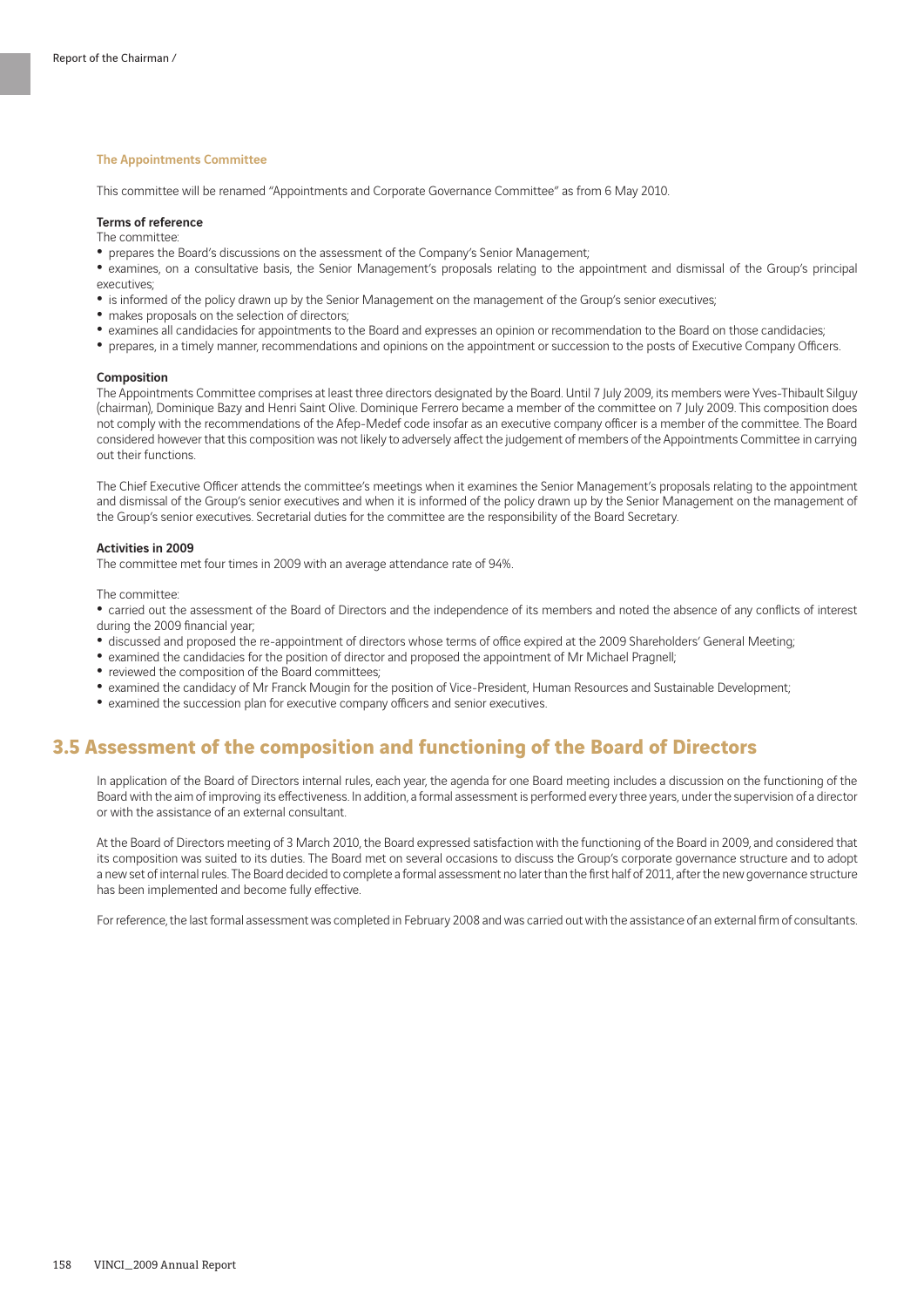# **4. Principles and rules for determining Company Officers' remuneration and interests of whatever nature**

### **4.1 Executive Company officers' remuneration and interests**

The remuneration of Executive Company Officers is set by the Board of Directors upon proposal of the Remuneration Committee.

Up until 2010, the remuneration package for Executive Company Officers comprised a fixed fee, which was set at the time of appointment of the executive company officer and reviewed annually by the Board of Directors after examining the Remuneration Committee's proposals, together with a variable fee which corresponds to the amount of the variable fee allocated in respect of the previous year, on the one hand, and, on the other, to a performance index calculated by means of a formula combining the following indicators: (a) net earnings per share; (b) cash flow per share; (c) return on capital employed; (d) variation in the VINCI share price; (e) the relative performance of the VINCI share compared to the CAC 40 index; (f) the relative performance of the VINCI share compared to a basket of European companies in the same sector; and (g) evolution of the dividend.

For the Chief Executive Officer, the variable fee also includes a fee paid at the discretion of the Board.

As an employee of the Group, the Chief Executive Officer benefits, in the same way as the Group's other senior executives, from supplementary pension arrangements guaranteeing an additional annual pension capped at €86,712 per year until 2009. The termination of Mr Huillard's employment contract as from the date of his appointment as Chairman and Chief Executive Officer will cause him to lose the benefit of the supplementary pension scheme. Subject to the approval of the Shareholders' General Meeting of the corresponding commitment made by the Board of Directors, Mr Huillard would benefit from a new defined-benefit pension scheme which has been devised for VINCI SA's senior executives and which is described on page 117.

The Chairman benefits from a special pension arrangement amounting to €380,000 per year, subject to performance conditions, to replace equivalent arrangements that lapsed when the Chairman resigned from the Suez Group. Given that this arrangement is to the benefit of a single person, it is not in compliance with the Afep-Medef code.

Executive Company Officers of VINCI do not benefit from the mixed incentive scheme for the allocation of share subscription options and performance shares, as decided by the Board of Directors meeting of 31 August 2009.

### Remuneration policy for 2010

The Board of Directors has defined new rules for the remuneration of the Company Officers.

### Mr Yves-Thibault de Silguy

For 2010, the Board of Directors decided (i) to maintain the fixed remuneration for Mr de Silguy in his capacity as Chairman for the period from 1 January to 30 April 2010 at €62,500 (gross) per month (i.e. €750,000 on an annual basis); and (ii) that Mr de Silguy's variable remuneration for the period from 1 January 2010 until the expiry of his term of office will be determined in 2011 on a pro rata temporis basis using the performance index described above.

Mr de Silguy intends to exercise his rights to retirement as from 30 April 2010.

As from 6 May 2010, and subject to the renewal of his term of office as a director, Mr de Silguy will be entitled in his capacity as Vice-Chairman and Senior Director to directors' fees which shall be calculated using the method described in paragraph 4.2.

Finally, at its meeting on 3 March 2010, the Board of Directors approved the ratification of a services agreement between the Company and the YTSeuropaconsultants firm of which Mr de Silguy is the sole partner. The agreement provides for an annual fee of €330,000 (ex. VAT) and will have a one-year duration which shall be renewable by tacit agreement. The assignments performed by Mr de Silguy will be subject to annual review by the Audit Committee. This agreement will be submitted for the approval of shareholders at the next Shareholders' General Meeting.

### Mr Xavier Huillard

At its meeting on 3 March 2010, the Board of Directors decided to set the fixed remuneration for Mr Huillard in his capacity as Chief Executive Officer for the period from 1 January 2010 to the expiry of his term of office as Director and Chief Executive Officer on 6 May 2010 at €700,000 on an annual basis and calculated on a pro rata temporis basis.

In addition, the Board of Directors decided to define, as follows, the remuneration and benefits package for Mr Huillard for the period commencing as from his appointment as Chairman and Chief Executive Officer and throughout the duration of his term of office, subject to the renewal of his term of office as a director:

• a fixed remuneration component of €700,000, on an annual basis, for the period from 6 May to 31 December 2010; the Board plans to increase this remuneration to €900,000 as from 1 January 2011;

• a variable remuneration component applicable as from the beginning of the 2010 financial year and comprising a two-part bonus, with one part calculated according to three financial criteria (net earnings per share, operating income per share and free cash flow) and a second part calculated based on qualitative factors, which may vary between €0 and €1,440,000 according to his management performance;

• a long-term incentive scheme, allowing for the allocation of incentive awards which are not guaranteed and will be fully vested at the end of Mr Huillard's term of office. The scheme awards will be adjustable, progressive, variable and tied to specific performance objectives. Barring exceptional circumstances, incentive scheme awards will only be vested once the beneficiary has completed his term of office.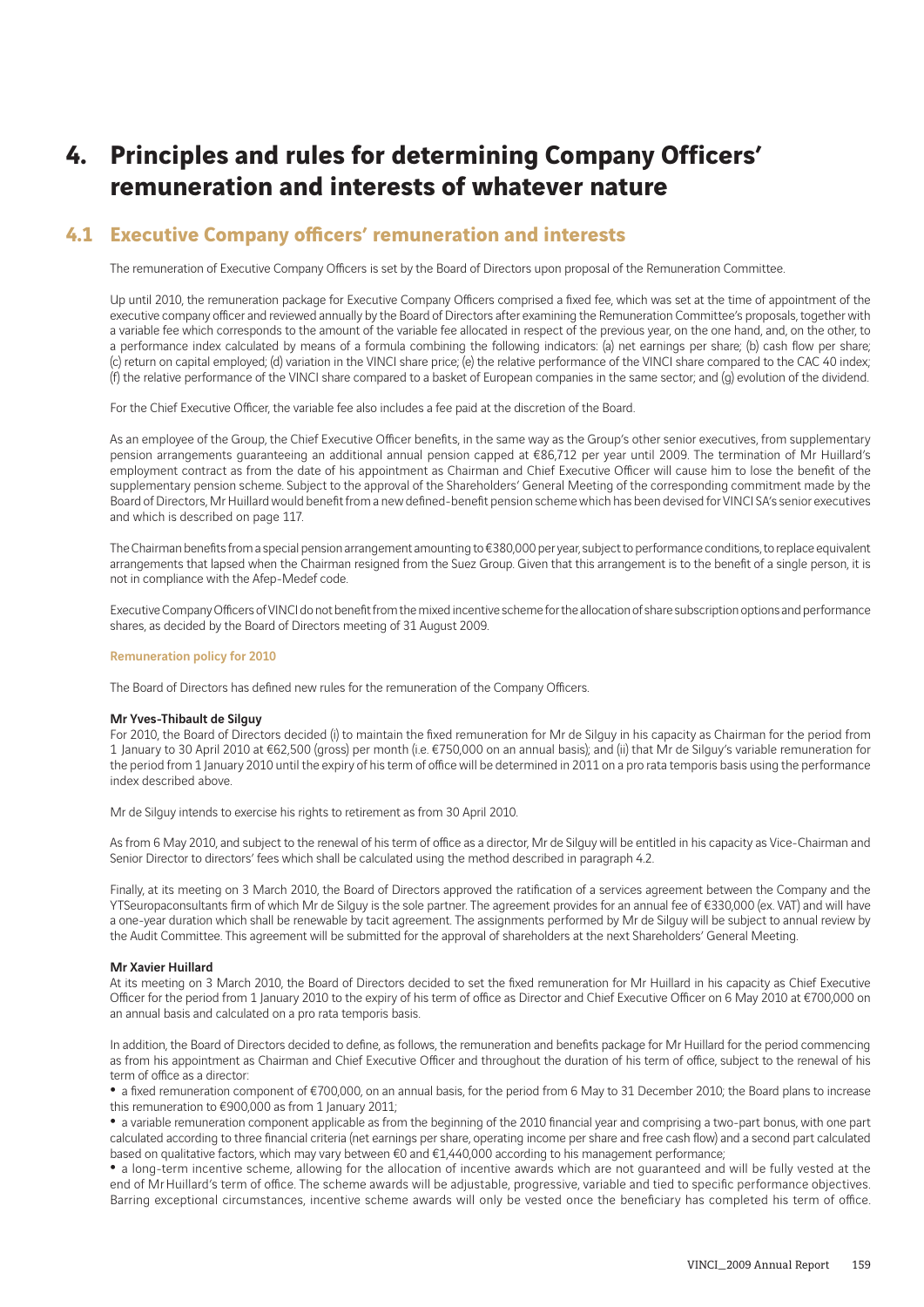The incentive scheme involves the grant, for each of the four years of Mr Huillard's term of office, of an amount equivalent to 16,600 times the value of the VINCI share, provided that ROCE exceeds 6%, and 41,500 times the increase in the VINCI share price over a one-year period, provided that the performance of the VINCI share relative to a peer group comprising at least 10 European construction and infrastructure concessions companies is greater than or equal to 5%. The amount of the annual allocation will be reduced if these performance objectives are not met and will be nil if ROCE is below 5% and, as the case may be, if the performance of the VINCI share price is less than 5% relative to the peer group.

• Mr Huillard will be deemed to have the status of a senior executive, thereby entitling him to benefit from the additional supplementary pension scheme established for senior executives of VINCI SA (mentioned in paragraph 3.2 d of the management report, page 117) as well as the Group's welfare benefit plans.

• Mr Huillard will be eligible for the payment of severance compensation in the event that the Company terminates his corporate office prior to the expiry of his term of office as a director (at the end of the General Meeting called to approve the financial statements for the period ending 31 December 2013), which will be limited to 24 months of his remuneration and subject to performance conditions. Severance compensation shall be equal to 24 months in the event of an average performance which is at least equal to 130% of the objective and nil if the average performance is less than or equal to 70% of the objective.

The latter two commitments will be proposed in resolutions submitted for the approval of shareholders at the next Shareholders' General Meeting.

As from the entry into effect of the above provisions, the employment contract held by Mr Huillard since 1996 will cease by way of Mr Huillard's resignation, without entitlement to severance compensation, in accordance with the recommendations of the Afep-Medef code.

### **4.2 Directors' fees**

The Shareholders' General Meeting of 4 May 2004 set the aggregate amount of directors' fees at €800,000 as from the financial year starting on 1 January 2004.

At its meeting of 27 February 2008, the Board of Directors allocated the directors' fees for the year commencing 1 January 2008, as per the recommendation of the Remuneration Committee, in the following amounts:

• €70,000 for the Chairman of the Board, including €20,000 as a variable fee;

• €40,000 for each director, including €20,000 as a variable fee;

• a supplementary amount of €25,000 for the chairman of each committee and a supplementary amount of €15,000 for the members of the Audit Committee and of €10,000 for the members of the other committees. Payment of the variable fee depends on the attendance of members at Board Meetings, an amount of €2,500 being deducted from the variable fee for each absence from Board Meetings after the first.

The Board of Directors will propose to the Shareholders' General Meeting of 6 May 2010 to increase the aggregate amount of directors' fees to €920,000, including the special fee for the Vice-Chairman.

As from 6 May 2010, the Chairman and Chief Executive Officer will no longer receive any directors' fees from the Company. The Vice-Chairman and Senior Director will be entitled to receive directors' fees which will be allocated as follows:

• a special fee of €140,000, including €30,000 as a variable fee;

• fees corresponding to the chairmanship of the Strategy and Investments Committee and the Appointments and Corporate Governance **Committee** 

# **5. Formalities for participation of shareholders in the Shareholders' General Meeting**

The formalities for participation of shareholders in the Shareholders' General Meeting are described in Article 17 of the Articles of Association reproduced below:

"Shareholders' Meetings are called and take place in accordance with the legislation and regulations in force. The meetings are held either at the registered office or at another location specified in the notice of the meeting. All shareholders may, regardless of the number of shares they own, participate in meetings personally or by proxy, on producing evidence of their identity and shareholding in the form of either:

• a personal registration of the shares in their own name; or

• for bearer shares, registration of the shares with an authorised intermediary, who provides an attendance certificate, if necessary by electronic means.

These formalities must be completed no later than midnight (Paris time), on the third working day before the meeting. Shareholders wishing to attend the meeting but who have not received their admission card by midnight (Paris time) of the third working day before the meeting will be given an attendance certificate. However, the Board of Directors may shorten or remove this time period provided that any such decision applies to all shareholders.

Individual shareholders may also attend the Shareholders' Meeting by videoconference or by other means involving telecommunications, subject to the conditions and restrictions set out by legislative and regulatory provision in force, if the Board of Directors so authorises at the time the meeting is convened. Shareholders attending in this manner are considered present and are included in the calculation of the quorum and the majority. Postal votes are treated under the terms and conditions set out in legislative and regulatory provisions. Shareholders may send proxy forms and postal votes for every Shareholders' Meeting by mail, under the conditions set out in legislative and regulatory provisions, or by electronic means, if the Board of Directors so authorises in the notice of the meeting.

Shareholders' Meetings are chaired by the Chairman of the Board of Directors or, in his or her absence, by the Vice-Chairman of the Board of Directors, if a Vice-Chairman has been designated, or by a member of the Board of Directors specifically appointed by the Board of Directors to that effect. Failing that, the Shareholders' Meeting elects its own Chairman.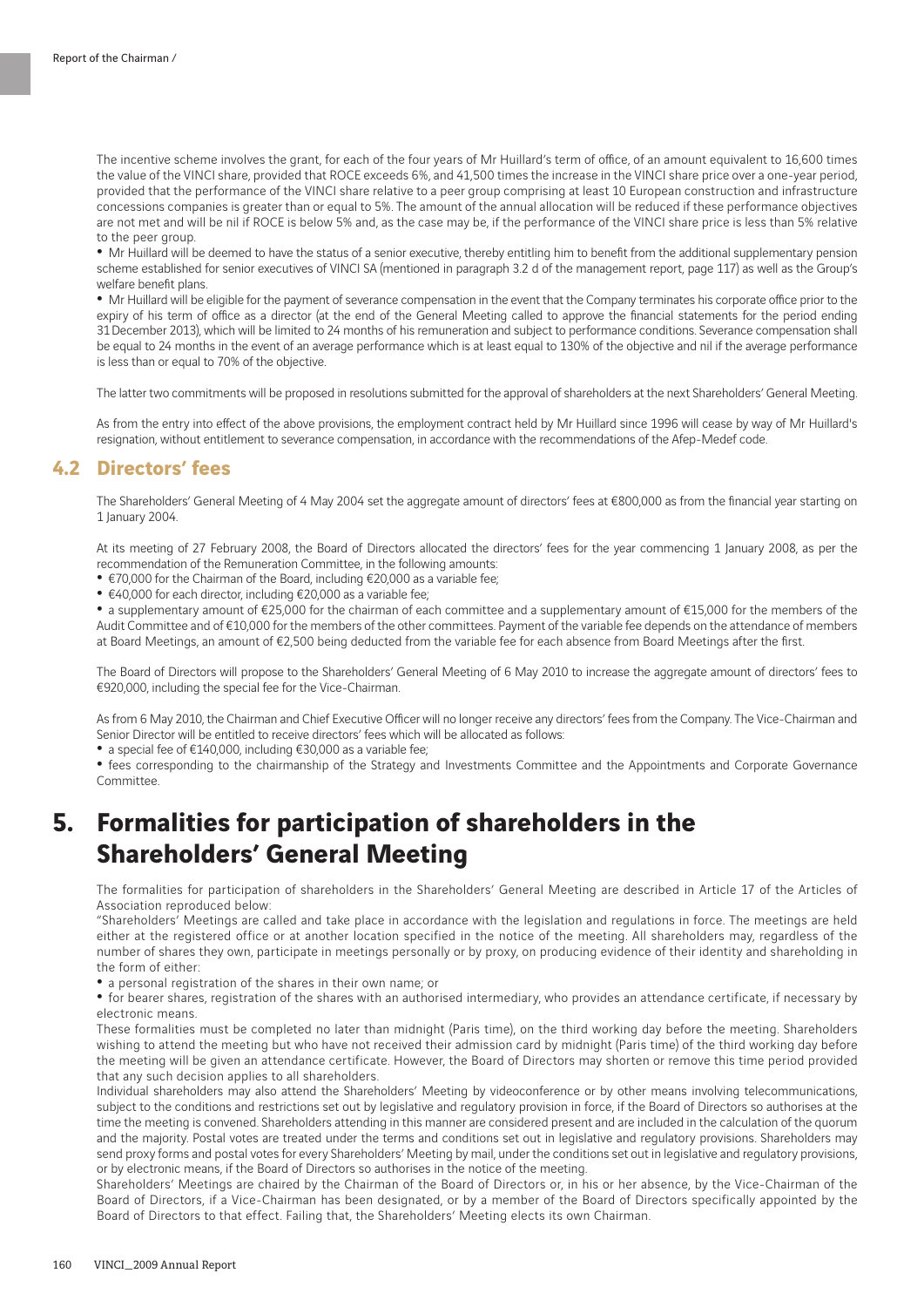The Minutes of the Shareholders' Meetings are drawn up and the copies thereof are certified and delivered in compliance with legislative and regulatory provisions in force."

At the Shareholders' General Meeting on 6 May 2010, shareholders will be asked to amend Article 17 of the Articles of Association ("Shareholders' Meetings") as follows:

"If the Board of Directors so decides when the General Meeting is called, individual shareholders may take part in the General Meeting by videoconference or by any other telecommunication or electronic transmission means including the Internet, subject to the conditions stipulated by the applicable regulations in force at the time such means are used. If this decision is taken, it is communicated in the meeting notices.

Postal votes can be cast subject to the terms and conditions and the manner defined by legislative and regulatory provisions. Shareholders may transmit proxy forms and postal votes for every Shareholders' Meeting, under the conditions set out in legislative and regulatory provisions, either by mail or, if the Board of Directors so authorises in the notice of the meeting, by electronic means, including by the Internet. Those shareholders who use, within the required time period, the electronic voting form which is made available by the centralising bank on its website are counted as attending or represented shareholders. Shareholders may complete and sign the electronic voting form directly on the centralising bank's website by any process determined by the Board of Directors that meet the conditions set forth in the first sentence of the second paragraph of Article 1316-4 of the French Civil Code and Articles R.225-77, subsection 2, and R.225-79 of the French Commercial Code and, more generally, the provisions of law and regulations in force. This process may include the use of a personal identifier and password.

Proxy forms received and votes cast prior to the General Meeting by electronic means, together with the acknowledgement of receipt provided, shall be considered as irrevocable written evidence that is enforceable with regard to all the parties involved, it being specified that in the event of a sale of shares that takes place before the third working day prior to the Meeting at zero hour (Paris time), the Company shall invalidate or amend the proxy form or vote cast prior to such date and time according, where applicable."

# **6. Publication of the information required by Article L. 225-100-3 of the French Commercial Code**

Information mentioned in Article L.225-100-3 of the French Commercial Code concerning elements likely to have an impact in the event of a public offer is published in the management report on page 147.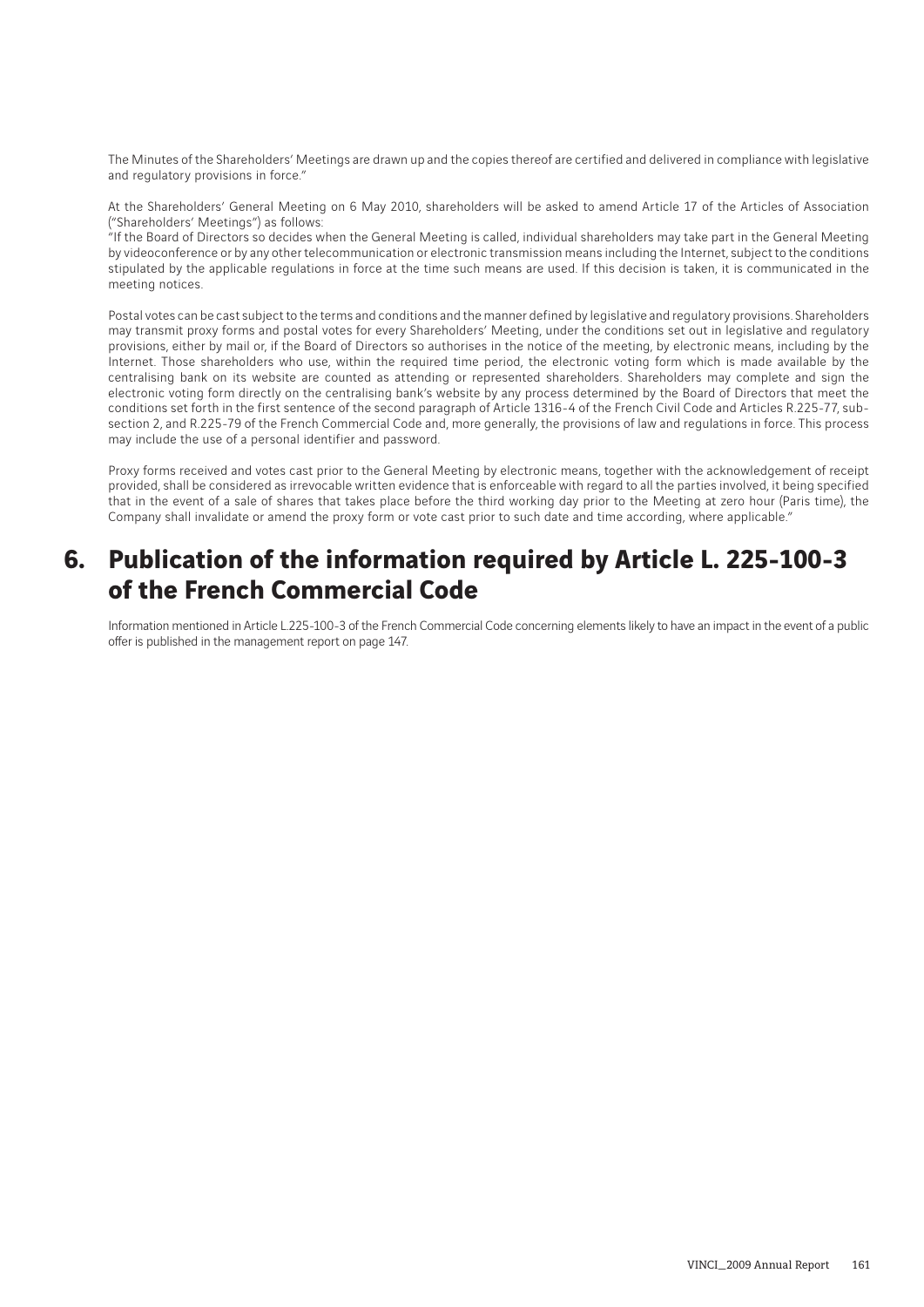# B. Internal control and risk management procedures

## **1. Introduction**

### **1.1 Definition – Reference framework**

In January 2007, the French stock market regulator, the Autorité des Marchés Financiers (AMF) published the findings of the working group formed under its aegis. This document is entitled "The Internal Control System: Reference Framework."

This document is used as a reference framework for the Group.

The VINCI internal control system encompasses a set of resources, behaviours, procedures and actions, suited to the specific characteristics of the VINCI Group, which:

- contributes to the optimal control of its activities, the effectiveness of its operations and the efficient use of its resources;
- must allow it to take into account, as appropriate, significant risks, whether operational, financial or in respect of compliance.

The system aims more particularly to ensure:

- implementation of the instructions and guidelines set by the Senior Management;
- the satisfactory functioning of the Company's internal processes, notably those contributing to the safeguarding of its assets;
- the reliability of financial reporting:
- compliance with laws and regulations.

Notwithstanding this, like any control system, internal control, however well designed and implemented, cannot provide an absolute guarantee that these risks have been completely eliminated.

### **1.2 Scope of application of internal control**

The scope applies to the holding company and subsidiaries included within the scope of consolidation. The list of consolidated subsidiaries is provided in note J of the consolidated financial statements, pages 252-256. For the specific case of the Belgian company CFE – in which VINCI has a 46.84% capital stake – and its subsidiaries, these provisions are adapted to the specific features of the Belgian law, which attributes responsibility for internal control to the Board of Directors of companies listed on the stock exchange.

Furthermore, Entrepose Contracting, which is listed on the Paris stock exchange and is a consolidated subsidiary of VINCI, issues its own Chairman's report on internal control procedures.

# **2. Organisation and environment of internal control**

### **2.1 Principles of action and conduct**

The businesses in which VINCI operates require the personnel involved to be geographically close to customers in order to ensure the prompt delivery of solutions that are suited to their needs. In order to enable the manager of each profit centre – some 2,500 in total in the Group – to take the required operational decisions rapidly, a decentralised organisation has been implemented in each of the four business lines (Concessions, Energy, Roads and Construction) and in VINCI Immobilier.

This organisation entails delegation of authority and responsibility to operational and functional staff at all levels.

The delegation of authority to operational and functional management staff is carried out in compliance with the general guidelines (see paragraph 4.2) and the principles of action and conduct to which VINCI is strongly committed:

• strict compliance with the rules common to the whole Group, in particular in respect of commitments, risk-taking (see paragraph 4.3), acceptance of contracts (see paragraphs 4.4 and 4.5) and reporting of financial, accounting and management information (see paragraph 4.2). These common rules, which are deliberately restricted in number, given the spectrum of the Group's activities, must be strictly applied by the staff concerned and their teams;

• transparency and loyalty of managers towards their line management superiors and towards divisional and holding company functional departments. In particular, managers are required to inform their superiors of any difficulties encountered in the performance of their duties (e.g. with respect to carrying out work on sites, relations with customers, government departments and suppliers, financial partnerships, internal relationships, personnel management, safety, etc.). Although an integral part of operational managers' duties is to take decisions alone, within the framework of the general guidelines received, on matters falling within their area of competence, any difficulties encountered must be handled with the assistance, as necessary, of their line management superiors or the functional departments of the divisions and the VINCI holding company;

• compliance with the laws and regulations in force in the countries where the Group operates;

• responsibility of operational executive managers to communicate the Group's principles governing action and conduct to their staff by appropriate means and to set an example. This responsibility cannot be delegated;

• safety of individuals (employees, external service providers, sub-contractors, etc.);

• a culture of financial performance.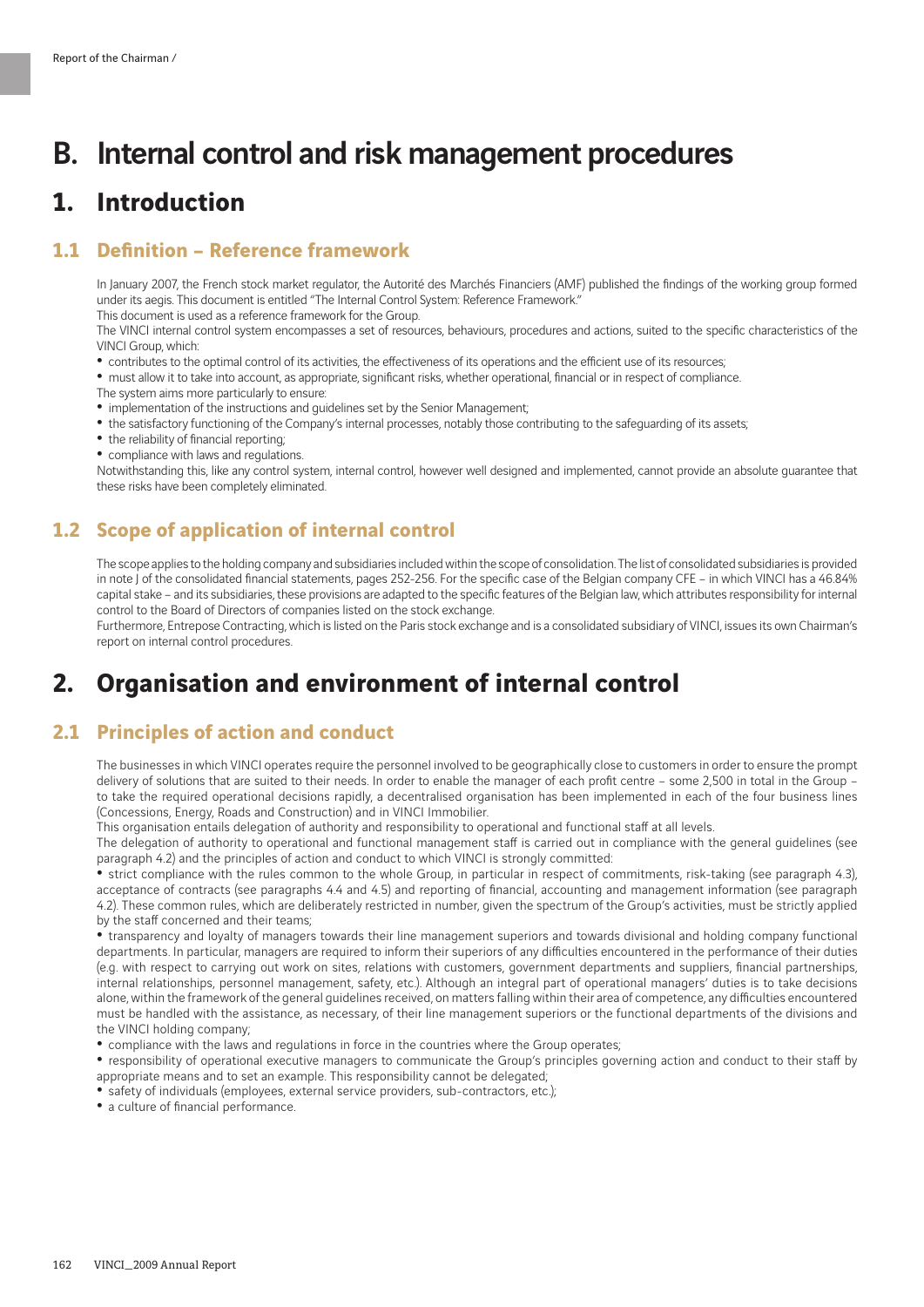## **2.2 Participants in the internal control process**

VINCI's Board of Directors represents all the shareholders collectively and is responsible for monitoring management performance, defining the Company's strategic choices and ensuring satisfactory functioning of the Company. It considers all major matters concerning the Group's business.

The Board of Directors, which adopted a set of internal rules in 2003 and established specialised committees for audit, strategy and investments, remuneration and appointments, has delegated certain specific tasks to the **Audit Committee** regarding accounting rules and procedures, and the monitoring and analysis of accounts and forecasts, internal control and risk management.

The **Executive Committee** has 13 members as of the date of this report:

- the Director and Chief Executive Officer;
- the Chairman of VINCI Construction and Executive Vice-President with responsibility for contracting (since January 2010);
- the Executive Vice-President and Chief Financial Officer of the Group;
- the Chairman and Chief Executive Officer of Eurovia;
- the Chairman of VINCI Construction France and Chief Operating Officer of VINCI Construction;
- the Chairman and Chief Executive Officer of VINCI Energies;
- the Co-Chief Operating Officer of VINCI Concessions;
- the Chairman of VINCI Autoroutes:
- the Vice-President, Business Development;
- the Vice-President, Human Resources and Sustainable Development;
- the Chairman of VINCI Construction Grands Projets (since February 2010);
- the Director and Chief Executive Officer of Soletanche Freyssinet (since February 2010);
- the Director of Corporate Communications (since February 2010).

The Executive Committee is in charge of implementing the Group's strategy and of defining and its management policies (finance, human resources, safety, insurance etc.).

The **holding company** functions with a streamlined staff (163 people at end-December 2009), suited to the Group's strongly decentralised structure. In particular, the holding company's functional departments have to ensure that the Group's rules and procedures and Senior Management's decisions are applied. Furthermore, and depending on needs expressed, these departments advise divisions on technical matters but do not interfere in the taking of operational decisions, which are the sole responsibility of the divisions.

The role of the holding company's **audit department** is to draw up and disseminate the general procedures laid down by the holding company and to supervise the situation in each division as regards procedures, ensuring in particular that they are suited to the Group's situation and organisation, while complying with the requirements of the law dated 3 July 2008, which contains various provisions to adapt French Company Law to European Community Law (DDAC Act no. 2008-649), and with the provisions of the Order of 8 December 2008.

In this connection, the audit department's role is to co-ordinate the risk management process. In particular, it organises the meetings of the VINCI Risk Committee in charge of reviewing and authorising the acceptance of new contracts that exceed certain thresholds set by Senior Management, then records and follows up the Risk Committee's decisions.

The audit department works mainly with the divisions' internal audit staff as well as with personnel from the holding company's functional departments.

The divisions conduct their business activities in accordance with the principles of action and behaviour described in paragraph 2.1. To this end, they implement internal control systems which are tailored to the specific requirements of their business.

# **3. Identification of risks and risk management system**

Risks are defined as obstacles that might prevent the Company from achieving its objectives. These objectives may be divided into strategic (commitments), operational (common or specific to a business line) and financial risks, and risks in respect of compliance with laws and regulations. An action plan initiated in 2003 led, initially, in 2004, to identification of the main risks and the associated controls in the business divisions, and subsequently to actions to strengthen internal control.

In October 2008, the Executive Committee reaffirmed its objective of implementing a risk management system at Group level with the twin aims of satisfying new legal requirements and ensuring more uniform, systematic and formalised monitoring of the risks incurred. This action plan involves operational managers without introducing further complexities in operating methods. Risk monitoring is therefore included in the framework of the meetings provided for by existing procedures in respect of commitments and monitoring of operations.

A risk mapping process encompassing all the Group's activities was initiated in 2008 and completed in 2009. This process included the following phases:

• development by the holding company of a methodology guide providing a general procedure for risk identification and analysis. In accordance with the AMF Recommendations of January 2007, which serve as the reference framework for internal control, this methodology guide covers: - an inventory of identifiable risks, either internal or external, that represent obstacles to the achievement of the Company's objectives;

- a qualitative assessment of risk severity which takes into account the impact, likelihood, and degree of control for individual risks;

• the deployment of this procedure across all business lines at the level of the holding company, divisions and sub-divisions (total of 15 entities) enabled the Group to identify, assess and select the major risks for each of the Group's business lines: holding company, concessions operations and contracting. These risks are described in greater detail in the "Risk factors" chapter of the management report.

The risk map will be updated annually.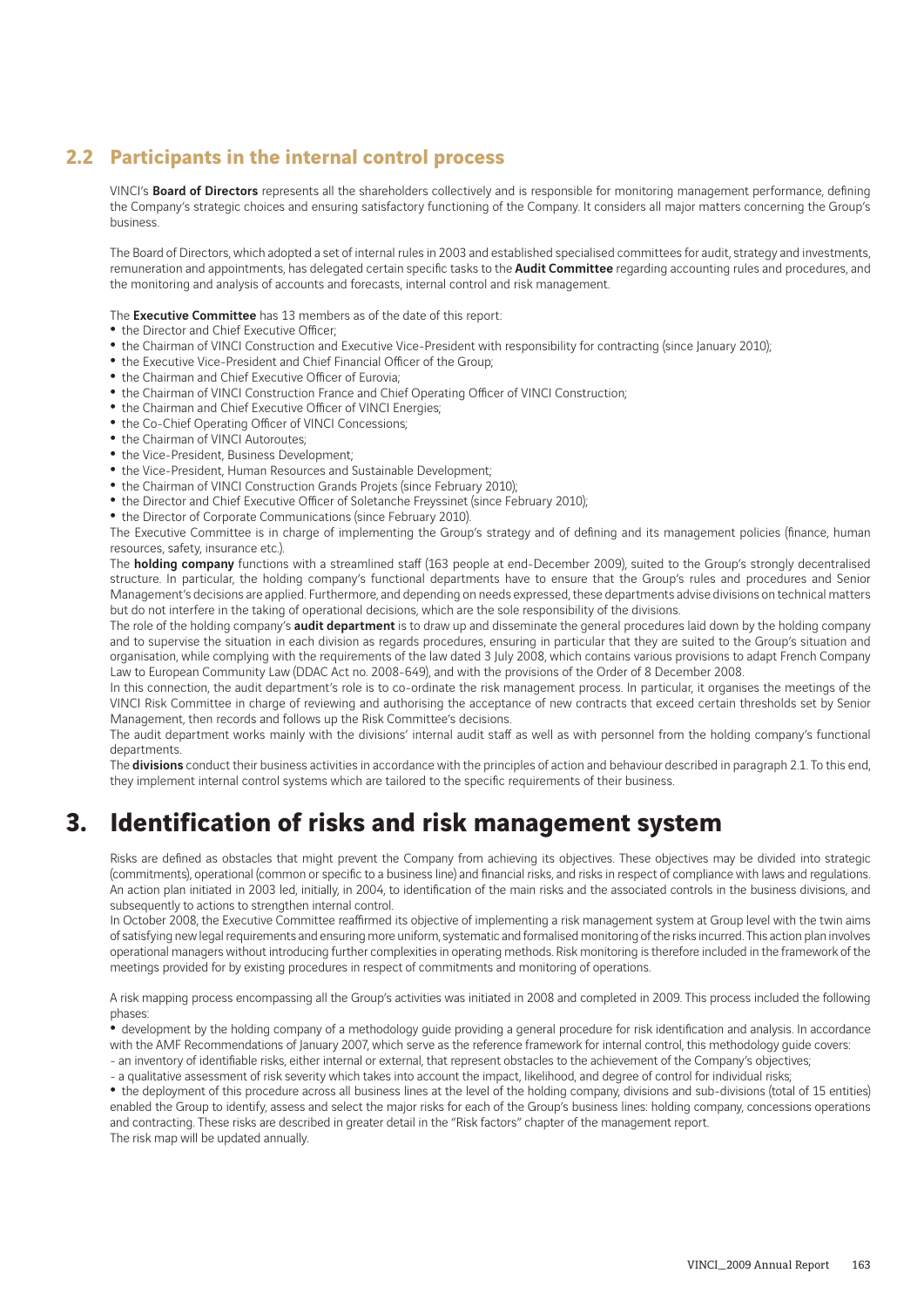# **4. Principal internal control procedures**

The main procedures described below are common to all companies in the Group. There are specific procedures within each division, in particular for the monitoring of projects and forecasting of results, especially for contracts spanning several years.

### **4.1 Compliance with laws and regulations**

The standards of behaviour included in the Group's compliance objectives are set by the laws and regulations in force.

The legal department of the holding company is responsible for:

- maintaining a legislative watch in order to remain informed of the different rules applicable to the Group;
- informing the employees concerned about the rules pertaining to them;
- monitoring major acquisition projects and disputes that could affect the Group.

These provisions are supplemented by a system adapted to the divisions and subsidiaries, particularly those located outside France.

A variety of training and awareness actions have been deployed in this regard. In particular, in 2009, a convention for the Group's legal counsels was organised by the legal department.

As discussed in the "Sustainable development" section, particular emphasis is placed on:

- safety of employees on worksites through active implementation of the Group's risk prevention policy;
- purchasing and sub-contracting.

### **4.2 Application of the guidelines and instructions of Senior Management**

The chairmen of the companies heading divisions (VINCI Energies, Eurovia and VINCI Construction), the Chief Operating Officer of VINCI Concessions and the Chairman of VINCI Immobilier exercise the powers given to them by law.

Under the Group's internal organisation, they are also required to comply with the general guidelines issued by VINCI's Director and Chief Executive Officer, which they have formally accepted.

These apply in particular to the following areas:

• the entering into commitments, and in particular the acceptance of new contracts of a significant size or involving significant potential risks; acquisitions and disposals; property development, and material off-balance sheet commitments;

• the reporting of accounting and financial information to the holding company or information relating to events that are material for the Group, in particular in respect of litigation, disputes and insurance policies and claims.

In particular, these general guidelines require compliance with the holding company's procedures regarding the acceptance of new contracts or investments. These procedures define thresholds above which specific authorisation has to be obtained from the appropriate committees, namely the Risk Committee (see paragraph 4.3) and the Strategy and Investment Committee, or where prior notifications have to be issued to the Director and Chief Executive Officer or certain VINCI functional departments or both.

These directives are cascaded through the organisation by the heads of the divisions:

- via delegations to operational and functional staff for the provisions concerning them;
- to executives serving as company officers in a company in their business sector.

Operational and functional line managers regularly carry out field inspections and spot checks in order, in particular, to satisfy themselves that the directives and principles described in paragraph 2.1 are applied continuously and effectively.

### **4.3 Procedures in respect of new commitments – the VINCI Risk Committee**

Strict procedures are in force that must be complied with before a new commitment is accepted. The role of the Risk Committee is to assess: • acquisitions and disposals of businesses:

• the terms and conditions of tenders for construction works which, by virtue of their scale, the specific characteristics of their financing, their location or technical characteristics entail specific risks of a technical, legal, financial or another nature. The limits determining whether offers for work must be reviewed and vetted by the Risk Committee are defined in the general guidelines and relate to the entire project, taking all works together, irrespective of the share obtained by Group entities in the operation or of the manner in which contracts are awarded (direct contracts, invitations to tender, etc.);

• all transactions relating to property development, concession operations, public-private partnerships (PPPs) or long-term commitments, including all associated financing, whether in France or abroad.

For construction contracts, other thresholds, below those necessitating a review by the Risk Committee, require notification to be issued to VINCI Senior Management via an alert form.

Submission to the Risk Committee represents a formal affirmation of the commitment made by the manager of the concerned subsidiary to his or her superiors as to the expected quality and results.

In its standard configuration, the Risk Committee comprises the following members:

- the Director and Chief Executive Officer;
- the Chairman (or Chief Executive Officer) of the concerned division;
- the Executive Vice-President and Chief Financial Officer;
- the Chief Audit Officer;
- representatives of the operational staff of the bidding company (the general manager, project manager, design office, etc.);
- representatives of the functional departments (legal, insurance, finance, etc.) of the concerned company or division.

The composition of the Risk Committee may be adjusted in relation to its agenda (e.g. review of property transactions, acquisitions of companies, concessions contracts and public-private partnerships).

The holding company's Risk Committee, in its various configurations, met 207 times in 2009 and reviewed 261 projects.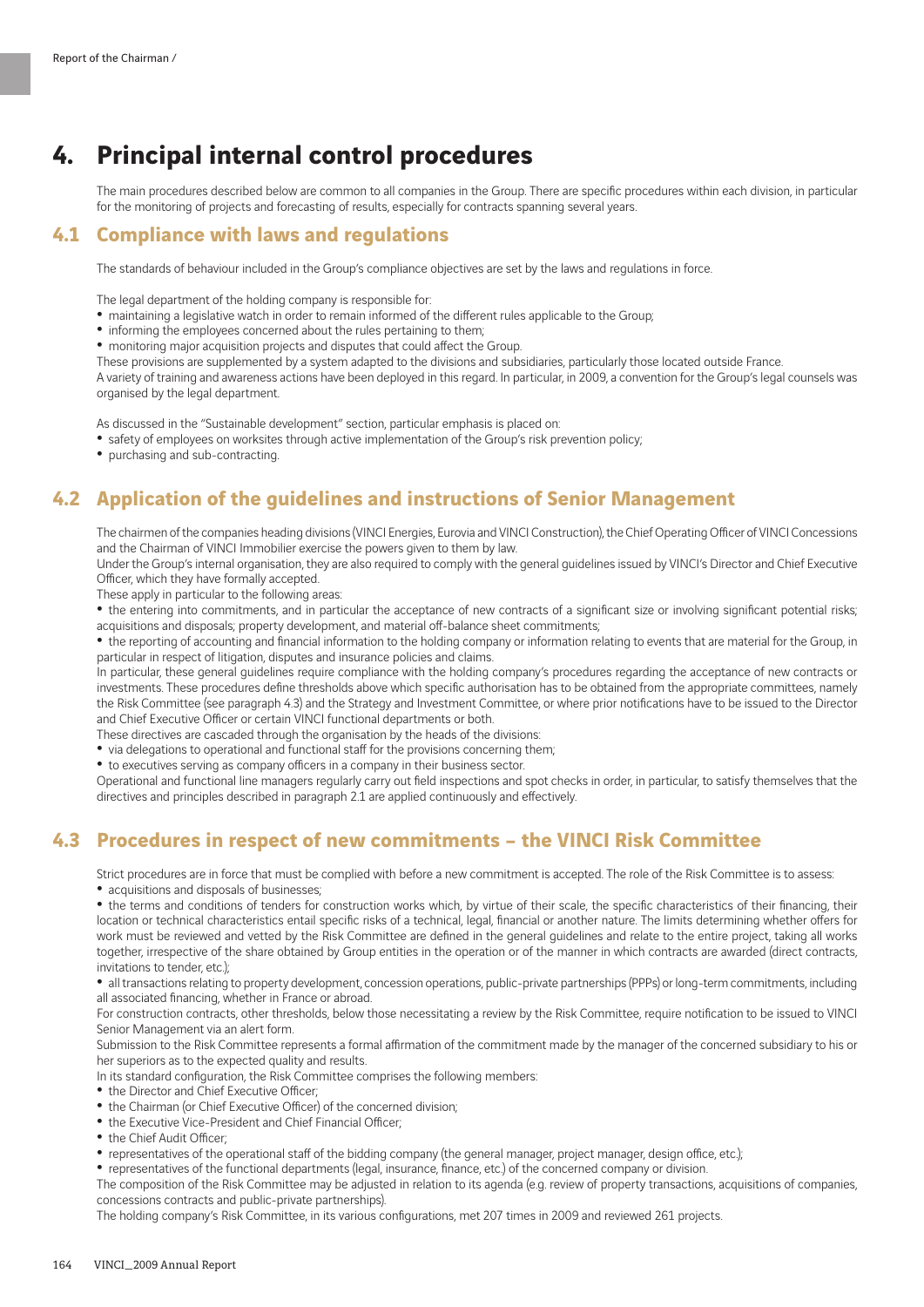## **4.4 Procedures in respect of monitoring of operations**

Divisions have their own management accounting systems tailored to their business. The specific budgetary control tools implemented by the VINCI Energy, Eurovia and VINCI Construction divisions and by each of the concession activities (motorways, car parks, etc.) enable regular monitoring of the progress of works and contracts. These systems are compatible with those used to prepare and process financial and accounting information as described hereafter.

Monthly dashboard reports related to business, new orders taken, the Group's order book and consolidated net borrowing position are prepared by the Group finance department on the basis of detailed information provided by the divisions.

The executive management team of each entity prepares a specific report on the month's key events.

The budget procedure is common to all Group divisions and their subsidiaries. It is built around five key dates in the year: the budget for the next year at the end of the current year, followed by four updates in March, May, September and November. For each of these stages, management committees meet to consider each division's position and financial data, usually in the presence of the Director and Chief Executive Officer and/or the Executive Vice-President and Chief Financial Officer of the Group.

In addition, the divisions participate in regular monitoring of VINCI's social and environmental responsibility commitments as described in the "Sustainable development" section, with a particular emphasis on occupational safety.

### **4.5 Procedures governing the preparation and processing of financial and accounting information**

The budgets and consolidation department, a specialised section within the finance department, is responsible for the production and analysis of the financial, company and consolidated information for dissemination inside and outside the Group. It must ensure such data is reliable. In particular the department is in charge of:

• preparing, approving and analysing VINCI's half-yearly and annual parent company and consolidated financial statements and forecasts (consolidation of budgets, budget updates and three-year forecasts);

• the definition and monitoring of the Group's accounting procedures and the application of the IFRS standards;

• co-ordination of the Group's financial information system (Vision) which automates the financial consolidation process and which is used to unify the various VINCI reporting systems (accounting and financial information, commercial data, borrowing, human resources information).

The budgets and consolidation department establishes the timetable and closure instructions for the preparation of the half-yearly and annual accounts. These instructions are sent to the division's finance departments and are presented in detail to the staff in charge of consolidation in the related entities. The Group's accounting rules and methods, including the definition of reporting documents and consolidation packages, are set out in widely distributed procedural notes and published on the Group's corporate intranet. At each accounts closure, divisions transmit a package to the budgets and consolidation department containing commented analysis of the consolidated data submitted. Complex transactions are subject to specific analyses, which are validated by the Statutory Auditors.

The Statutory Auditors present their observations, if any, on the half-yearly and annual accounts to the Audit Committee before they are presented to the Board of Directors.

Before signing their reports, the Statutory Auditors request representation letters from Group management and divisional management. In these representations, Group management and divisional management confirm, in particular, that they consider that all items at their disposal have been submitted to the Statutory Auditors to enable them to perform their duties and that the effects of any anomalies still unresolved at the date of those representations and noted by the Statutory Auditors do not have a material impact, either individually or in aggregate, on the financial statements taken as a whole.

# **5. Actions undertaken to strengthen internal control and risk management**

### **5.1 Tasks carried out prior to 2009**

In 2003, VINCI initiated an action plan intended to enhance the quality of the Group's internal control and risk management systems without bringing into question the principles and features of its management organisation, which combines, in a decentralised environment, an entrepreneurial culture, autonomy for operational managers, transparency and loyalty, and a network-based operating model.

The identification of the key risks and associated controls performed in 2003 and 2004 enabled the Group to establish a list of critical processes that have to be assessed from an internal control standpoint.

In this regard, the bidding process appeared to be a priority.

Actions were launched aimed at enhancing the environment, organisation and procedures for internal control and have been stepped up over time: • application of the Chief Executive's general guidelines (see paragraph 4.2) to all operational and functional executives of divisions in France and abroad;

• harmonisation and fine-tuning of the formalisation of certain procedures (through the creation of working groups and specific dedicated resources), including in particular cash management and accounting at holding company level as well as a complete overhaul of operational procedures at Eurovia. Moreover, holding company procedures have also been made available on the Group's intranet.

### Assessment of internal control

Annual self-assessments to evaluate the quality of internal control, in accordance with the requirements of the French Financial Security Act, cover an ever greater number of Group entities, having increased from 193 entities in 2005 to 261 entities in 2008.

Entities completed a self-assessment questionnaire comprising around 120 questions grouped under three main headings: control of operations and monitoring the conduct of business; control of financial information; the control environment and risk assessment. In 2007,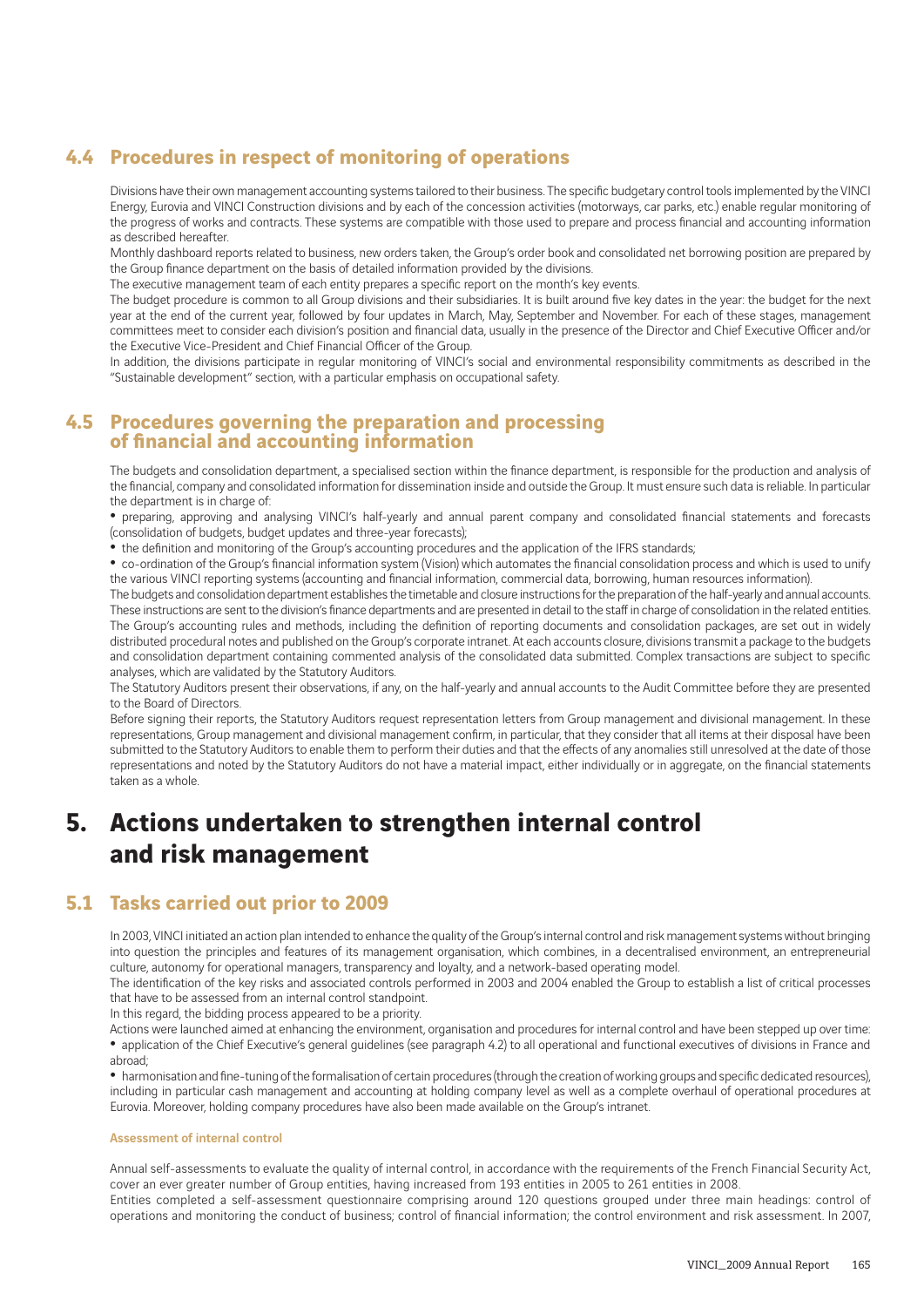the questionnaires were reviewed by a committee of experts from the divisions and the holding company in light of the results of previous surveys and the AMF Recommendations of January 2007.

Furthermore, to ensure full compliance with the AMF Recommendations, the Chairman of the Board of Directors completed a specific questionnaire covering matters relating solely to his function.

#### Information systems

A project to assess the operation of information systems was launched in 2006 and covered 13 entities based in continental France which formed a representative sample. These entities replied to a self-assessment questionnaire comprising four sections: the information system environment, software and hardware, operations, and information systems security.

In addition, an assessment of information systems used to compile financial and accounting information was engaged in late 2007. This assessment, which was conducted with assistance from external consultants, covered 17 Group divisions and sub-divisions based in France and followed on from the work done in 2006. This project, co-ordinated by the holding company's audit department and the information systems department, gave rise to a series of audit reports delivered to the concerned entities in July 2008. A summary of the assessment and recommendations were presented to the Audit Committee. Action plans based on these recommendations were drawn up by the concerned entities in summer 2008.

An information systems assessment campaign for subsidiaries based outside continental France was launched in late 2008.

### **5.2 Tasks carried out in 2009**

The questionnaires used for the assessment of internal control within the Group were updated to take into account France's Financial Security Act. The annual survey related to 257 entities (including 37 outside France) representing 52% of the Group's consolidated business. The questionnaire comprised 130 questions for operational entities (248 entities surveyed) and 73 questions for the holding companies (nine entities surveyed). The replies were analysed by the holding company's audit department. A summary was presented to the Audit Committee. As in 2008, to ensure full compliance with the AMF's recommendations, a specific questionnaire was sent to the Chairman of the Board covering matters solely related to his function. The results of the *information systems* assessment campaign for subsidiaries based outside continental France were presented in a report to the Audit Committee.

A progress report on the action plans implemented in accordance with the recommendations of audits of the information systems of the France-based subsidiaries was prepared by the audit department.

Risk management was a key area of focus throughout the entire Group in 2009:

• development by the audit department, in co-ordination with the divisions, of risk matrices for each business line: contracting, concessions and property;

• application of a uniform risk assessment process, in accordance with the methodology guide (described in section 3 above), by the divisions and sub-divisions;

• establishment by the audit department of risk mappings and summary memos submitted to the Audit Committee;

• preparation of risk scorecards enabling risks to be described and assessed in a uniform way for review by risk committees and follow-up by the finance committees and budget updates.

In addition to these shared approaches, specific actions were carried out in the various Group business lines.

At VINCI Construction, the management control and internal audit functions are mainly performed at the level of the sub-divisions, in recognition of the division's size and the range of its activities. The construction division's holding company has a streamlined staff structure, and its role is to define common rules, based on the Group's rules but adapted to the specific features of its businesses. Its role consists of monitoring internal control work programmes drawn up by the sub-divisions (including the deployment of new information technology tools or new procedures), verifying their consistency and progress, and conducting audits.

The sub-divisions of the construction division are VINCI Construction France, VINCI Construction Grands Projets, VINCI Construction Filiales Internationales, Soletanche Freyssinet, Entrepose Contracting, VINCI plc (UK) and CFE (Belgium).

At VINCI Construction France, the replacement of financial management and accounting systems, launched in 2006, continued in 2009, the aim being to implement an integrated solution, Magellan, which will strengthen internal control. During the year, two internal audits were conducted to check the application of accounting and worksite management procedures and accounts in the following delegations: Grands Travaux (Dodin-Campenon) and northern France (maintenance contracts).

Soletanche Freyssinet, which was formed in December 2008, focused its efforts on harmonising Group financial consolidation and reporting systems insofar as separate management control systems are used for each business line. Efforts to update powers of delegation in accordance with the new organisational structure were launched for the sub-division formed by Freyssinet, Nuvia, Terre Armée and Ménard. A similar initiative will be launched by Soletanche Bachy in 2010. Specific control efforts were undertaken to assess project management processes deployed in a number of subsidiaries outside France as well as exchange rate risks (deployment under way at Soletanche Bachy).

VINCI plc (UK) updated the policies and procedures manual for senior executives ("VINCI plc Directors' and Senior Executives' Policies and Procedures Manual"). Work to integrate the management systems of newly acquired companies (Taylor Woodrow Construction, Gordon Durham, Stradform and Haymill) with those of VINCI plc has been completed in most cases. The project launched in 2007 to overhaul VINCI plc's management and internal control system, spearheaded by a multidisciplinary team (Finance Leadership Team), continued in 2009, with the design of a new management system (Coins). Work to deploy the new system at the VCUK building division commenced early October 2009.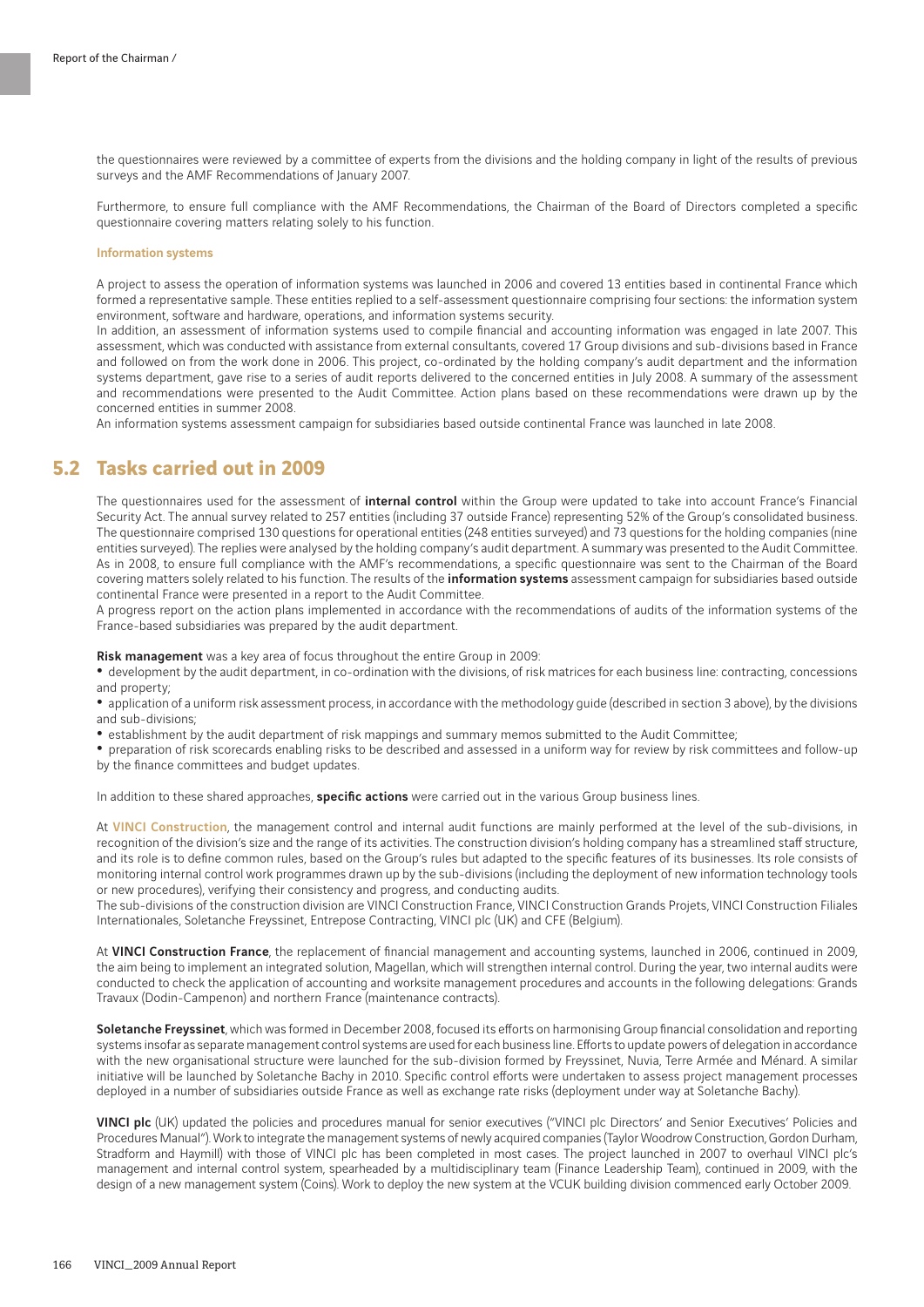VINCI Construction Grands Projets carried out 28 audits on construction sites, focusing in particular on projects in start-up phase and projects presenting the greatest completion risks. The aspects reviewed in each of these assignments were accounting, budget, cash flow and construction risks. In addition to these internal audits, two audits were carried out jointly with the Statutory Auditors. The "Major Projects Team" internal training programme launched in 2008 continued in 2009. This programme aims to embed best practices and reinforce project managers' ability to control technical and organisational risks.

VINCI Construction Filiales Internationales pressed ahead with the deployment of its integrated management system (Probox) within the Europe division. This system is built on three components: the manual of basic rules for subsidiaries (the Rules), which was updated and translated into all of the languages used within the division, the training programme for the shared construction management system (Pégase) and reporting sheets for construction sites. In 2009, VCFI carried out 24 audits in Africa and Europe.

Entrepose Contracting, as a company listed on the SBF index, issues its own internal control report.

VINCI Energies continued the work commenced in previous periods. A self-assessment campaign focusing on the acceptance of new contracts, cost estimates and fixed assets and investments processes was carried out in all active profit centres, i.e. 703 units. Moreover, a complete self-assessment questionnaire (250 questions) was completed by new business units or business units with a new executive manager (129 altogether). During the year, 196 reviews of internal controls and accounting audits were completed.

In 2009, Eurovia continued to deploy its integrated management system (SME) for entities in France and abroad. The system was implemented on Eurovia's corporate intranet in early 2009 in English and in French. Work to harmonise the management systems of subsidiaries in the UK, Czech Republic, Slovakia and Canada with those of the Group was completed. Similar projects were initiated in Germany, the United States and Spain. The project has been extended to the division's activities in France and the majority of its international operations, enabling greater uniformity in the processing of accounting, financial and management data, together with greater transparency, thus further facilitating their analysis and enabling simpler and more systematic control.

A variety of initiatives were taken to strengthen information systems security: appointment of a head of IT security; implementation of a business recovery plan in the United States; implementation of a high-performance backup solution for local servers; and deployment of Group information systems (Kheops) at Eurovia's rail infrastructure subsidiary EFT, Signature and the Spanish Delegation, along with the group's integrated suite (Ermès) which is specifically designed for small-scale entities in New Caledonia, French Polynesia and Croatia.

The division's internal audit department carried out 25 audits in France and abroad in 2009.

VINCI Concessions, which saw substantial growth in the number of companies managed in 2008 and 2009, focused on implementing organisational and reporting structures for these new entities to ensure more efficient internal control. In 2009, efforts concentrated on the Le Mans Stadium SAS subsidiary and on the A5 and R1 motorway projects in Germany and Slovakia, respectively.

Responsibility for implementing internal control systems rests with the companies included in the division.

Cofiroute deployed a comprehensive IT security policy built around ISO 27001 and ISO 27002 standards and implemented an IT recovery plan. The Company harmonised efforts to stamp out toll fraud by appointing a dedicated manager with responsibility for fraud. Audits of sub-concessionaires which commenced in 2008 were continued in 2009.

In October 2009, ASF finalised a toll booth safety and security plan which is designed to safeguard assets, equiment and personnel. New operating procedures were adopted to enhance customer and employee safety across the ASF motorway network.

During 2009, Escota continued to deploy the risk control plan initiated in late 2007. Phase one of the plan (risk mapping) was completed in 2008. A risk management software solution was deployed to facilitate the plan's implementation. In addition, a variety of initiatives were taken to strengthen information systems security. Three audit engagements were completed. These concerned the toll booth information chain, processing of customer complaints and the transport of hazardous substances.

In 2009, VINCI Park conducted some 100 inspections aimed at ensuring compliance with operating procedures in its car parks. Particular emphasis was placed on controls for cash receipts. More generally, an external audit was completed in the second half of 2009 and examined VINCI Park's financial consolidation procedures. An action plan was put in place in the United States at the 50%-owned subsidiary LAZ Parking. This plan is designed to enhance the quality of information, processes and the degree of controls on transactions (increase in internal audit staffing, appointment of a new chief financial officer, new information system to be deployed in first-half 2010).

VINCI Immobilier focused on developing its software tools for weekly reporting of advance indicators. The aim of these efforts is to be able to ensure more rapid processing of data relating to property commercialisation contracts and sales. Working with the audit department, VINCI Immobilier conducted an assessment to identify the risks specific to its business operations and developed the related risk map. This assessment enabled it to reinforce its control procedures for commitments and the selection and scoring of sub-contractors, and led to the development of a co-ordination and control software package for preliminary analyses. In 2009, three internal control reviews covering the complete range of contracts in progress were completed.